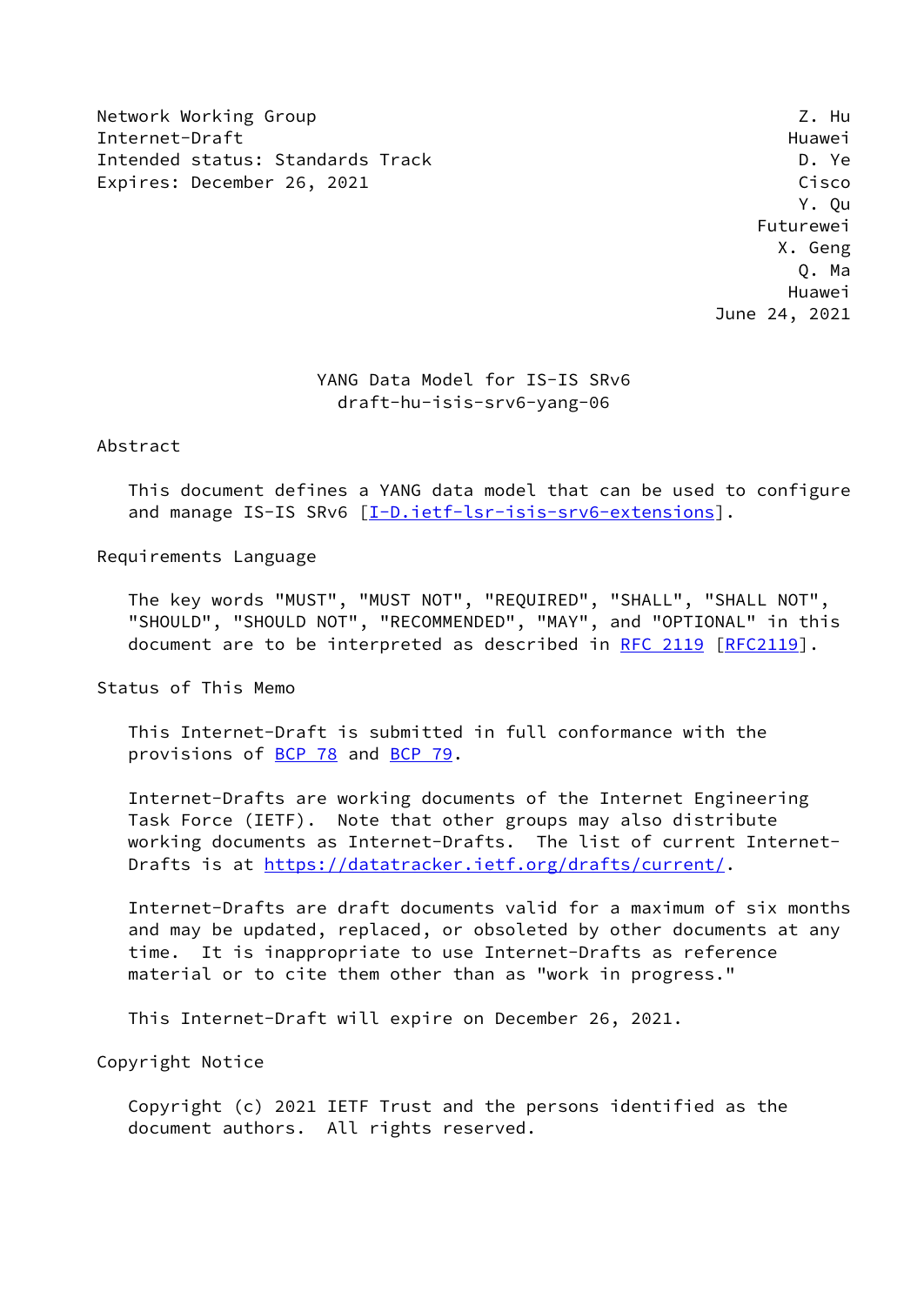<span id="page-1-1"></span>Internet-Draft YANG Data Model for IS-IS SRv6 June 2021

This document is subject to [BCP 78](https://datatracker.ietf.org/doc/pdf/bcp78) and the IETF Trust's Legal Provisions Relating to IETF Documents [\(https://trustee.ietf.org/license-info](https://trustee.ietf.org/license-info)) in effect on the date of publication of this document. Please review these documents carefully, as they describe your rights and restrictions with respect to this document. Code Components extracted from this document must include Simplified BSD License text as described in Section 4.e of the Trust Legal Provisions and are provided without warranty as described in the Simplified BSD License.

Table of Contents

|                                | $\overline{2}$ |
|--------------------------------|----------------|
|                                | $\overline{2}$ |
| IS-IS SRv6 configuration<br>3. | $\overline{5}$ |
|                                | $\overline{5}$ |
| 3.2.                           | $\overline{5}$ |
|                                | $\overline{5}$ |
|                                | 6              |
| IS-IS SRv6 YANG Module<br>4.   | 6              |
| 5.                             | <u>19</u>      |
| 6.                             | 20             |
|                                | 20             |
| 8.                             | 20             |
| 9.                             | 20             |
|                                | 22             |
| Authors' Addresses             | 23             |
|                                |                |

<span id="page-1-0"></span>[1](#page-1-0). Overview

YANG [\[RFC6020](https://datatracker.ietf.org/doc/pdf/rfc6020)] [\[RFC7950](https://datatracker.ietf.org/doc/pdf/rfc7950)] is a data definition language used to define the contents of a conceptual data store that allows networked devices to be managed using NETCONF [\[RFC6241](https://datatracker.ietf.org/doc/pdf/rfc6241)]. YANG is proving relevant beyond its initial confines, as bindings to other interfaces (e.g., REST) and encodings other than XML (e.g., JSON) are being defined. Furthermore, YANG data models can be used as the basis for implementation of other interfaces, such as CLI and programmatic APIs.

 This document defines a YANG data model that can be used to configure and manage IS-IS SRv6 and it is an augmentation to the IS-IS YANG data model.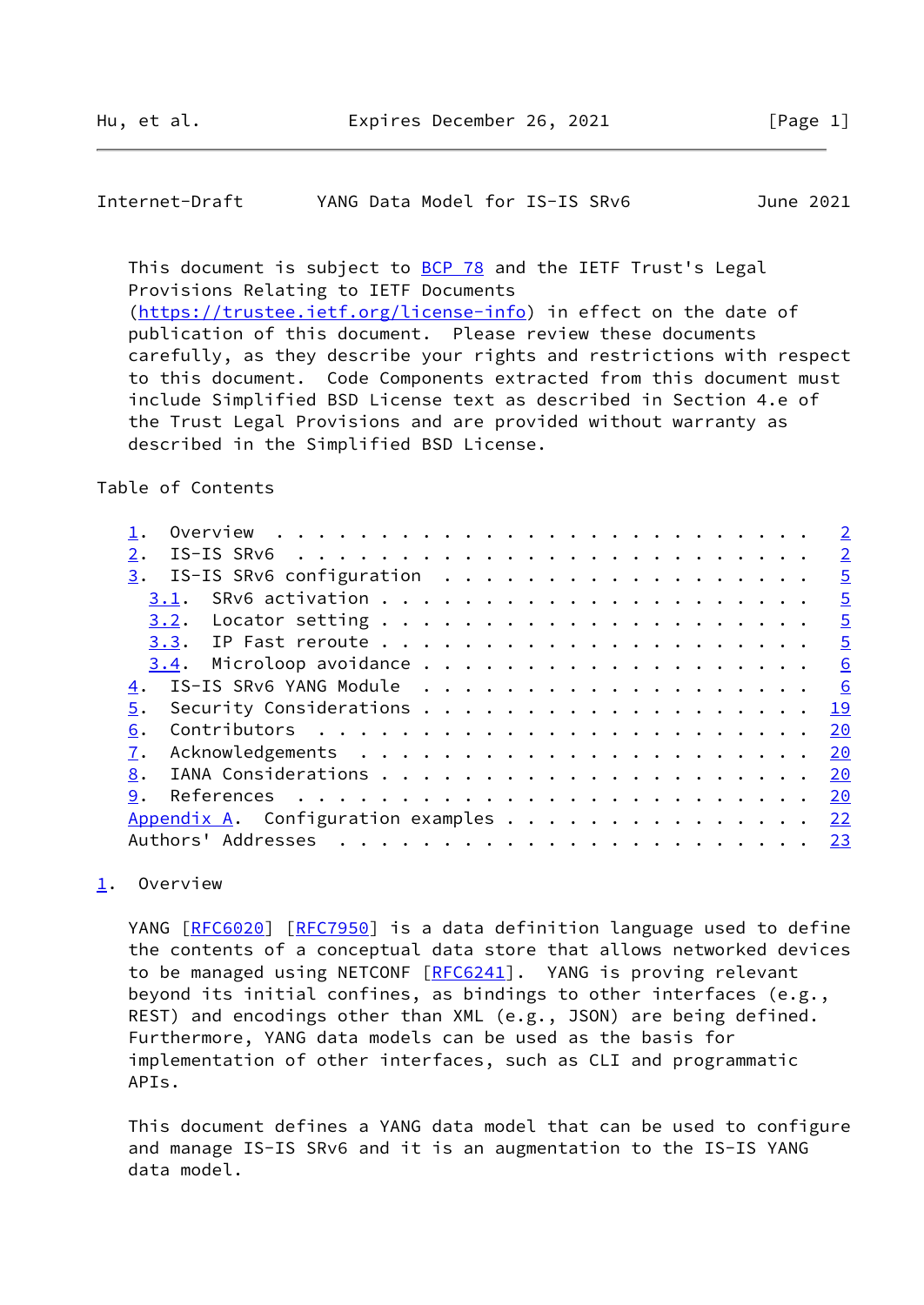### <span id="page-2-0"></span>[2](#page-2-0). IS-IS SRv6

 This document defines a model for IS-IS SRv6 feature. It is an augmentation of the IS-IS base model.

| Hu, et al. |  |  |  | Expires December 26, 2021 |  |  | [Page 2] |  |
|------------|--|--|--|---------------------------|--|--|----------|--|
|------------|--|--|--|---------------------------|--|--|----------|--|

| YANG Data Model for IS-IS SRv6 | Internet-Draft |  |  |  | June 2021 |  |
|--------------------------------|----------------|--|--|--|-----------|--|
|--------------------------------|----------------|--|--|--|-----------|--|

 The IS-IS SRv6 YANG module requires support for the base srv6 module[I-D.ietf-spring-srv6-yang], which defines the global srv6 configuration independent of any specific routing protocol configuration, and support of IS-IS base model [\[I-D.ietf-isis-yang-isis-cfg](#page-22-2)] which defines basic IS-IS configuration and state. This module uses types defined in [[RFC6991](https://datatracker.ietf.org/doc/pdf/rfc6991)]. It also references [[RFC8349\]](https://datatracker.ietf.org/doc/pdf/rfc8349), [[I-D.ietf-spring-srv6-yang\]](#page-22-3), [\[I-D.ietf-isis-yang-isis-cfg](#page-22-2)], [\[I-D.ietf-spring-sr-yang](#page-22-4)] and [\[I-D.ietf-spring-srv6-yang](#page-22-3)].

 The figure below describes the overall structure of the isis-srv6 YANG module:

```
module: ietf-isis-srv6
   augment /rt:routing/rt:control-plane-protocols
          /rt:control-plane-protocol/isis:isis:
     +--rw srv6-cfg
       | +--rw enable? boolean
       | +--rw default-locator? boolean
       | +--rw locator-name* -> /rt:routing/sr:segment-routing
                                     | /srv6:srv6/locators/locator/name
       | +--rw persistent-end-x-sid? boolean
     +--rw micro-loop-avoidance
       +--rw srv6-enable? boolean
       +--rw srv6-rib-update-delay? uint16
  augment /rt:routing/rt:control-plane-protocols
          /rt:control-plane-protocol/isis:isis/isis:fast-reroute:
     +--rw srv6-ti-lfa {srv6-ti-lfa}?
       +--rw enable? boolean
   augment /rt:routing/rt:control-plane-protocols
          /rt:control-plane-protocol/isis:isis/isis:database
          /isis:levels/isis:lsp/isis:router-capabilities:
     +--ro v6-capability
     | +--ro flags? bits
     +--ro srv6-msd
       +--ro max-segments-left? uint8
```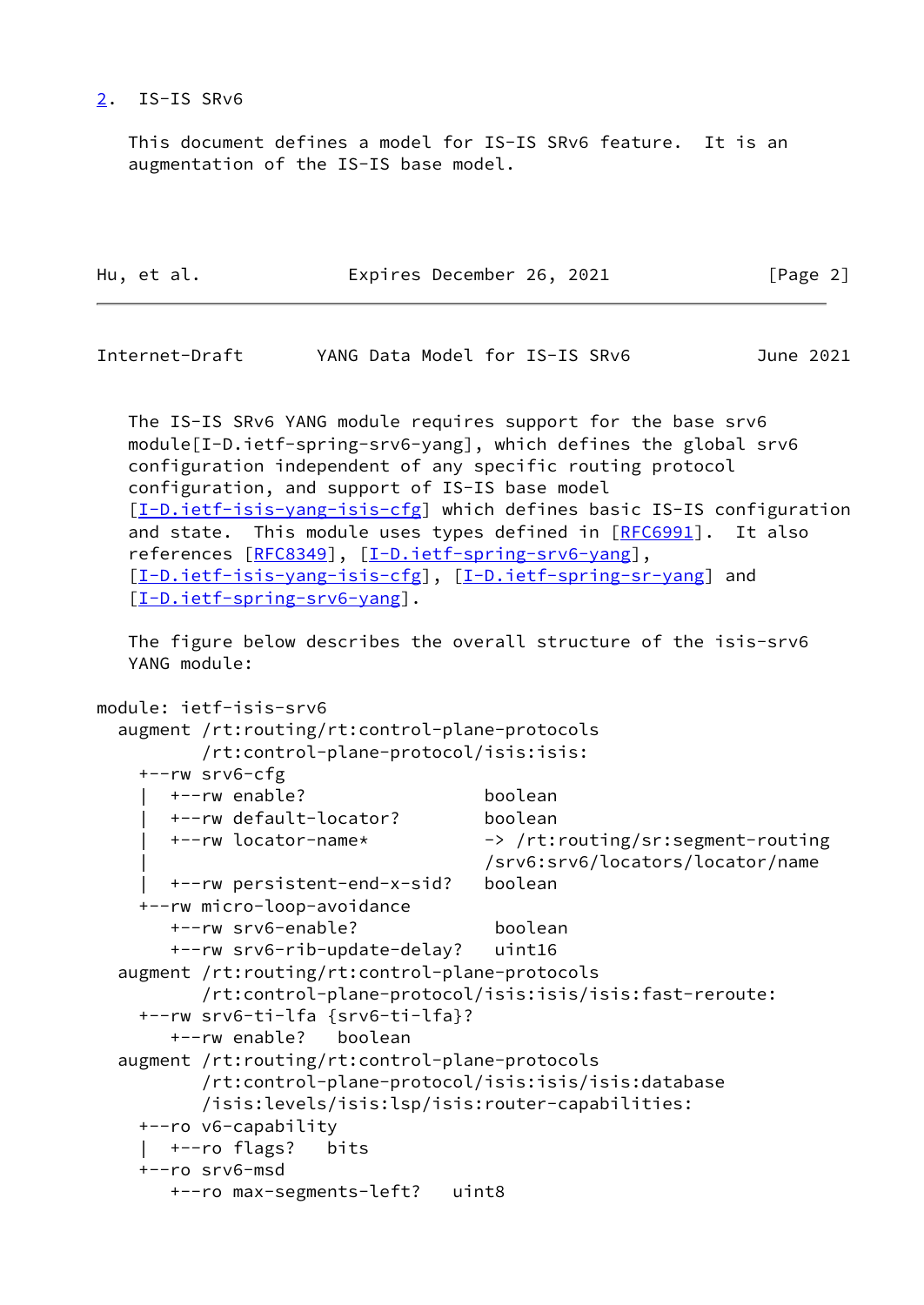| +--ro max-end-pop?<br>+--ro max-h-encaps? uint8 |                                | uint8          |                                                                |           |
|-------------------------------------------------|--------------------------------|----------------|----------------------------------------------------------------|-----------|
| +--ro max-end-d?                                |                                | uint8          |                                                                |           |
| augment /rt:routing/rt:control-plane-protocols  |                                |                |                                                                |           |
|                                                 |                                |                | /rt:control-plane-protocol/isis:isis/isis:database             |           |
| +--ro srv6-adjacency-sids                       |                                |                | /isis:levels/isis:lsp/isis:extended-is-neighbor/isis:neighbor: |           |
| +--ro end-x-sid* [sid]                          |                                |                |                                                                |           |
| +--ro func-flags?                               |                                | bits           |                                                                |           |
| +--ro algorithm?                                |                                | uint8          |                                                                |           |
| +--ro weight?                                   |                                | uint8          |                                                                |           |
| +--ro endpoint-func                             |                                |                |                                                                |           |
|                                                 |                                |                |                                                                |           |
| Hu, et al.                                      | Expires December 26, 2021      |                |                                                                | [Page 3]  |
| Internet-Draft                                  | YANG Data Model for IS-IS SRv6 |                |                                                                | June 2021 |
|                                                 |                                |                |                                                                |           |
|                                                 |                                |                | uint8                                                          |           |
| +--ro flags?<br>  +--ro endpoint-func?          |                                |                | identityref                                                    |           |
|                                                 | +--ro undefined-endpoint-func? |                | uint16                                                         |           |
| $+--ro$ sid                                     |                                | srv6-sid-value |                                                                |           |
| +--ro neighbor-id?                              |                                | isis:system-id |                                                                |           |
| +--ro srv6-sid-structure                        |                                |                |                                                                |           |
| +--ro lb-length?                                | uint8                          |                |                                                                |           |
|                                                 | +--ro ln-length?<br>uint8      |                |                                                                |           |
|                                                 | +--ro fun-length? uint8        |                |                                                                |           |
| +--ro arg-length?                               | uint8                          |                |                                                                |           |
| augment /rt:routing/rt:control-plane-protocols  |                                |                |                                                                |           |
|                                                 |                                |                | /rt:control-plane-protocol/isis:isis/isis:database             |           |
|                                                 |                                |                | /isis:levels/isis:lsp/isis:mt-is-neighbor/isis:neighbor:       |           |
| +--ro srv6-adjacency-sids                       |                                |                |                                                                |           |
| +--ro end-x-sid* [sid]                          |                                |                |                                                                |           |
| +--ro func-flags?                               |                                | bits           |                                                                |           |
| +--ro algorithm?                                |                                | uint8          |                                                                |           |
| +--ro weight?                                   |                                | uint8          |                                                                |           |
| +--ro endpoint-func                             |                                |                |                                                                |           |
| +--ro flags?                                    |                                |                | uint8                                                          |           |
|                                                 | +--ro endpoint-func?           |                | identityref                                                    |           |
|                                                 | +--ro undefined-endpoint-func? |                | uint16                                                         |           |
| +--ro sid                                       |                                | srv6-sid-value |                                                                |           |
| +--ro neighbor-id?                              |                                | isis:system-id |                                                                |           |
| +--ro srv6-sid-structure                        |                                |                |                                                                |           |
| +--ro lb-length?                                | uint8                          |                |                                                                |           |
| +--ro ln-length?                                | uint8                          |                |                                                                |           |
| +--ro fun-length?                               | uint8                          |                |                                                                |           |
| +--ro arg-length?                               | uint8                          |                |                                                                |           |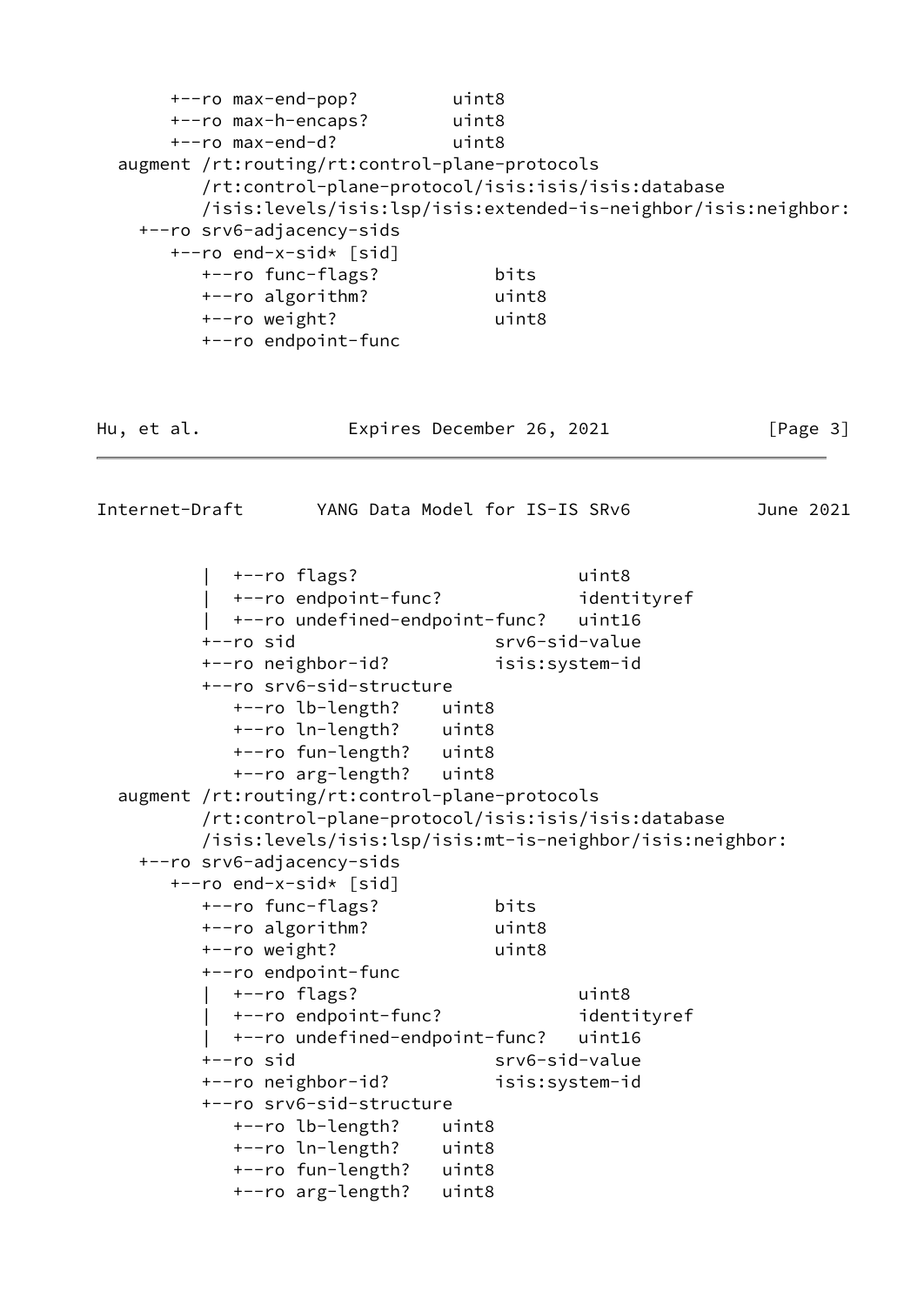<span id="page-4-0"></span>

|            | augment /rt:routing/rt:control-plane-protocols<br>/rt:control-plane-protocol/isis:isis/isis:database<br>/isis:levels/isis:lsp:<br>+--ro srv6-locators |                                                         |           |
|------------|-------------------------------------------------------------------------------------------------------------------------------------------------------|---------------------------------------------------------|-----------|
|            | +--ro locator* [locator]                                                                                                                              |                                                         |           |
|            | $+--ro$ mt-id?                                                                                                                                        | uint16                                                  |           |
|            | +--ro flags?                                                                                                                                          | bits                                                    |           |
|            | +--ro metric?                                                                                                                                         | uint32                                                  |           |
|            | +--ro algorithm?                                                                                                                                      | uint8                                                   |           |
|            | +--ro loc-size?                                                                                                                                       | uint8                                                   |           |
|            | +--ro locator                                                                                                                                         | inet:ipv6-address-no-zone                               |           |
|            | +--ro srv6-end-sids                                                                                                                                   |                                                         |           |
|            | +--ro end-sid* [sid]                                                                                                                                  |                                                         |           |
|            | +--ro flags?                                                                                                                                          | uint8                                                   |           |
|            | +--ro endpoint-func                                                                                                                                   |                                                         |           |
|            | $\vert$ +--ro flags?                                                                                                                                  | uint8                                                   |           |
|            | +--ro endpoint-func?                                                                                                                                  | identityref                                             |           |
|            | +--ro sid                                                                                                                                             | +--ro undefined-endpoint-func? uint16<br>srv6-sid-value |           |
|            |                                                                                                                                                       |                                                         |           |
|            |                                                                                                                                                       |                                                         |           |
| Hu, et al. |                                                                                                                                                       | Expires December 26, 2021                               | [Page 4]  |
|            | Internet-Draft YANG Data Model for IS-IS SRv6                                                                                                         |                                                         | June 2021 |
|            | +--ro srv6-sid-structure<br>+--ro lb-length?<br>+--ro ln-length? uint8<br>+--ro fun-length? uint8                                                     | uint8                                                   |           |
|            | +--ro arg-length?                                                                                                                                     | uint8                                                   |           |
|            | +--ro external-prefix-flag?                                                                                                                           | boolean                                                 |           |
|            | +--ro readvertisement-flag?                                                                                                                           | boolean                                                 |           |
|            | +--ro node-flag?                                                                                                                                      | boolean                                                 |           |
|            | +--ro ipv4-source-router-id?                                                                                                                          | inet:ipv4-address                                       |           |
|            | +--ro ipv6-source-router-id?                                                                                                                          | inet:ipv6-address                                       |           |
|            | augment /rt:routing/rt:control-plane-protocols                                                                                                        |                                                         |           |
|            | /rt:control-plane-protocol/isis:isis/isis:interfaces                                                                                                  |                                                         |           |
|            | /isis:interface/isis:adjacencies/isis:adjacency:                                                                                                      |                                                         |           |
|            | +--ro end-x-sid* [value]                                                                                                                              |                                                         |           |
|            | +--ro value                                                                                                                                           | srv6-sid-value                                          |           |
|            | +--ro weight?                                                                                                                                         | uint8                                                   |           |
|            | +--ro protection-requested?                                                                                                                           | boolean                                                 |           |
|            | +--ro persistent?                                                                                                                                     | boolean                                                 |           |
|            | +--ro algorithm?                                                                                                                                      | uint8                                                   |           |
|            | +--ro endpoint-func                                                                                                                                   |                                                         |           |
|            | +--ro flags?<br>+--ro endpoint-func?                                                                                                                  | uint8<br>identityref                                    |           |
|            |                                                                                                                                                       |                                                         |           |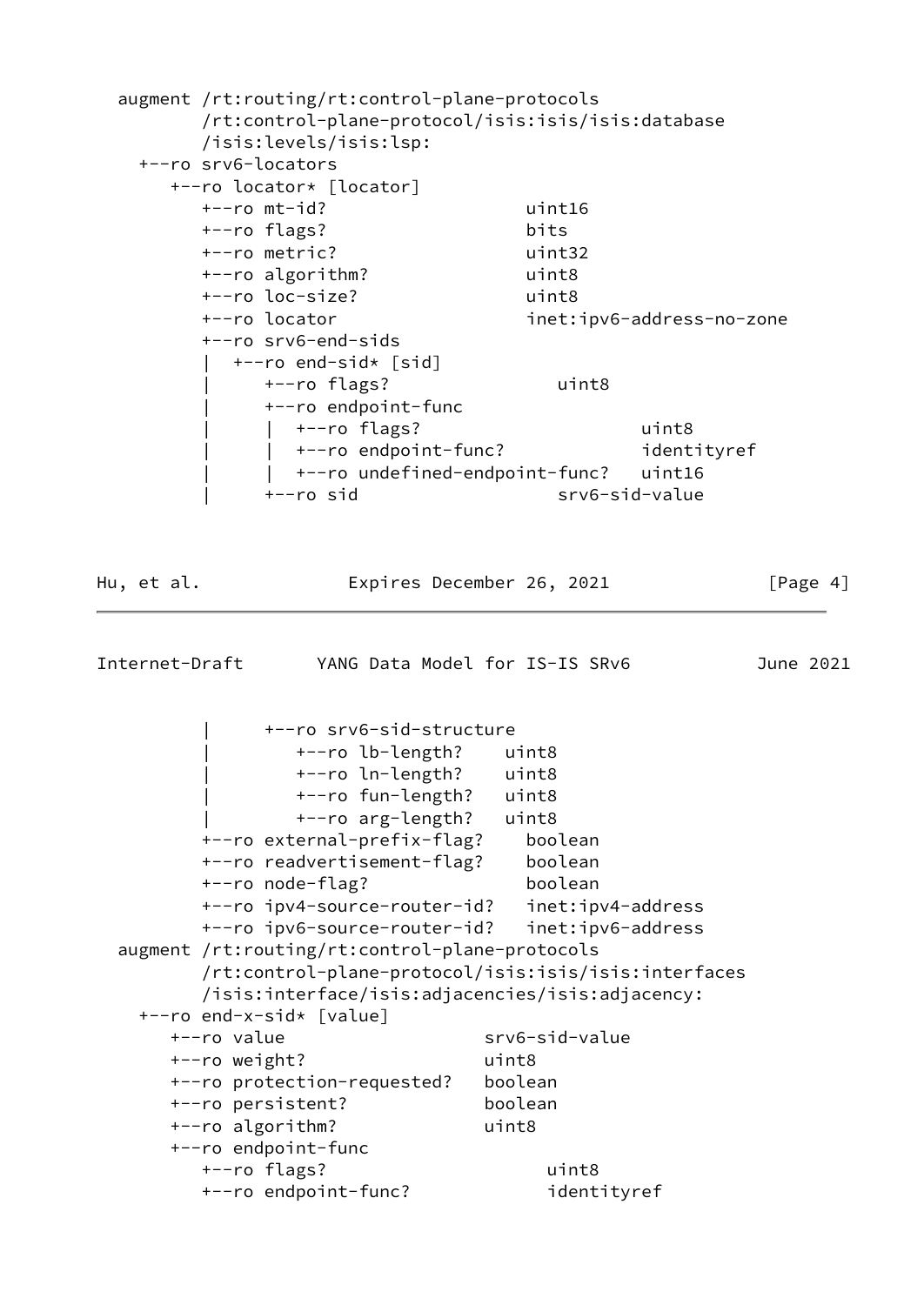+--ro undefined-endpoint-func? uint16

#### <span id="page-5-0"></span>[3](#page-5-0). IS-IS SRv6 configuration

#### <span id="page-5-1"></span>[3.1](#page-5-1). SRv6 activation

 Activation of IS-IS SRv6 is done by setting the "enable" leaf to true. This triggers advertisement of SRv6 extensions based on the configuration parameters that have been setup using the base SRv6 module.

### <span id="page-5-2"></span>[3.2](#page-5-2). Locator setting

 The basic SRv6 module defines the related locator leafs. When the IS-IS SRv6 module is enabled, set the locator by using the following strategy: firstly, it is reasonable to check whether the default locator is used, if not, to use the specified locator. The strategy is realized by adding the leaf "default-locator", "locator-name" .

#### <span id="page-5-3"></span>[3.3](#page-5-3). IP Fast reroute

 IS-IS SRv6 model augments the fast-reroute container. It brings the ability to activate ipv6 TI-LFA (topology independent LFA).

| Hu, et al. | Expires December 26, 2021 |  | [Page 5] |  |
|------------|---------------------------|--|----------|--|
|            |                           |  |          |  |

<span id="page-5-5"></span>

| YANG Data Model for IS-IS SRv6<br>Internet-Draft<br>June 2021 |  |  |  |  |  |
|---------------------------------------------------------------|--|--|--|--|--|
|---------------------------------------------------------------|--|--|--|--|--|

### <span id="page-5-4"></span>[3.4](#page-5-4). Microloop avoidance

 IS-IS SRv6 model augments the micro-loop-avoidance container, this container including the leaf "srv6-enable" brings the ability to activate SRv6 avoid-microloop.

<span id="page-5-6"></span>[4](#page-5-6). IS-IS SRv6 YANG Module

```
 <CODE BEGINS> file "ietf-isis-srv6@2020-07-13.yang"
 module ietf-isis-srv6 {
   yang-version 1.1;
   namespace "urn:ietf:params:xml:ns:"
           + "yang:ietf-isis-srv6";
   prefix isis-srv6;
```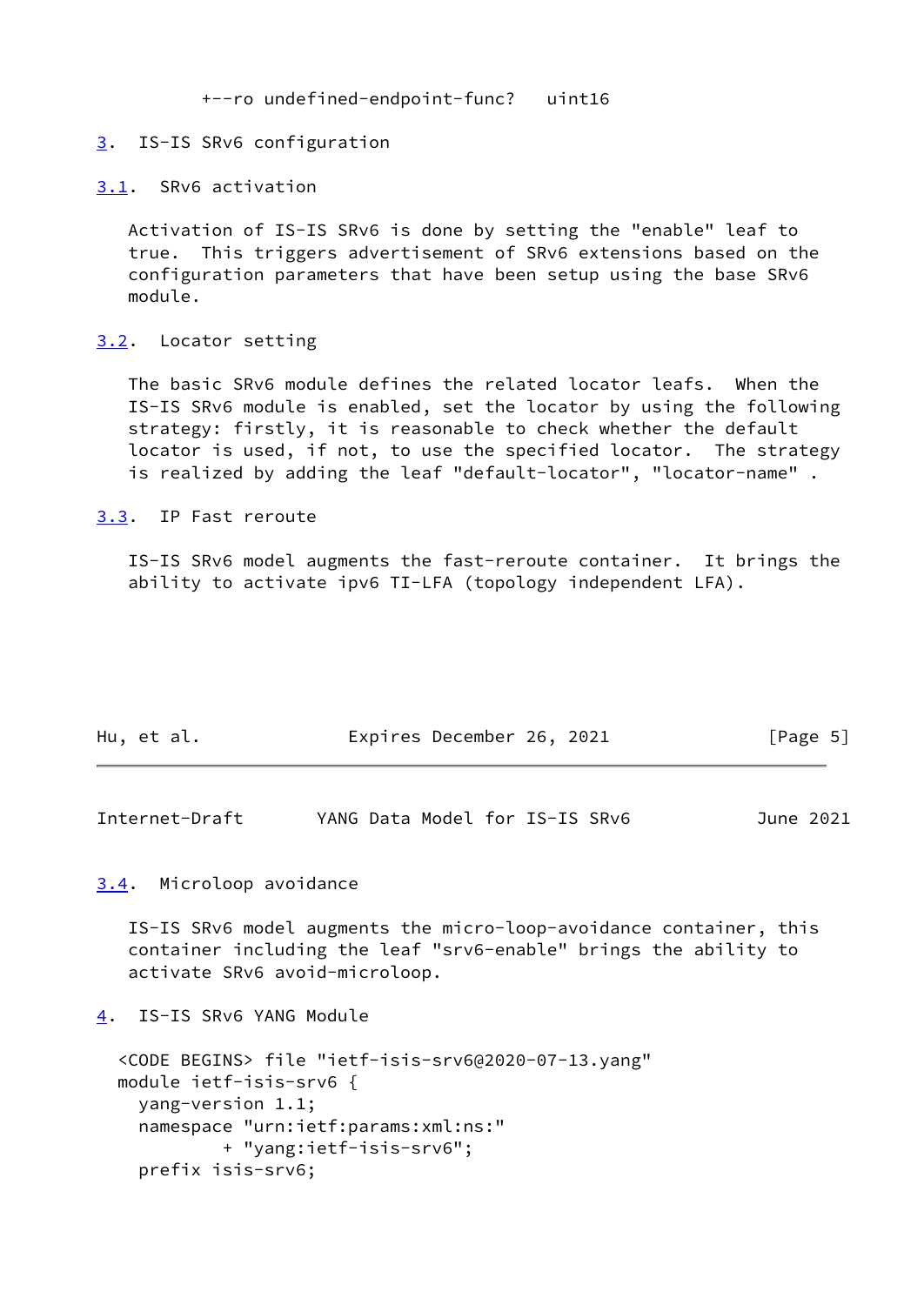```
 import ietf-routing {
      prefix "rt";
       reference "RFC8349: A YANG Data Model for
                 Routing Management (NMDA Version)";
     }
     import ietf-isis {
      prefix "isis";
       reference "draft-ietf-isis-yang-isis-cfg: YANG
                  Data Model for IS-IS Protocol";
     }
     import ietf-inet-types {
       prefix "inet";
      "RFC 6991: Common YANG Data Types";
     }
     import ietf-segment-routing {
      prefix sr;
       reference "draft-ietf-spring-sr-yang: YANG Data
                 Model for Segment Routing";
     }
     import ietf-srv6-base {
      prefix "srv6";
      "draft-ietf-spring-srv6-yang: YANG Data
                  Model for SRv6 Base and Static";
     }
     organization
      "IETF LSR Working Group";
     contact
Hu, et al.                 Expires December 26, 2021             [Page 6]
Internet-Draft YANG Data Model for IS-IS SRv6 June 2021
       "WG List: <mailto:spring@ietf.org>
       Author: Zhibo Hu
                  <mailto:huzhibo@huawei.com>
      Author: Dan Ye
                  <mailto:daye@cisco.com>
      Author: Yingzhen Qu
                  <mailto:yingzhen.qu@futurewei.com>
       Author: Qiufang Ma
```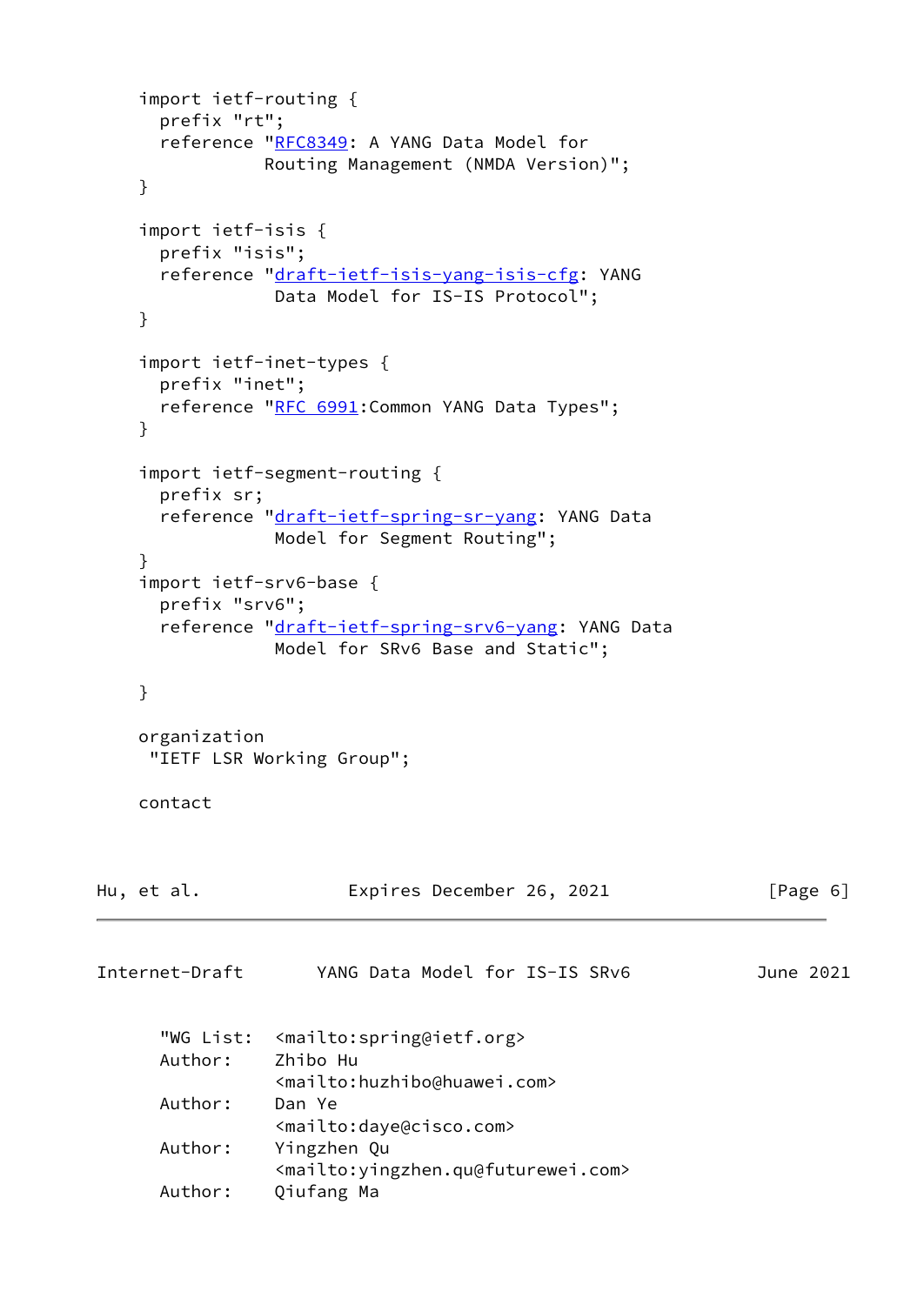```
 <mailto:maqiufang1@huawei.com>
       ";
     description
       "The YANG module defines a generic configuration model for
       Segment IPV6 routing ISIS extensions common across all of
       the vendor implementations.";
     revision 2020-07-13 {
       description
           "Initial revision.";
      reference "draft-ietf-lsr-isis-srv6-extensions-08";
     }
    /* Identities */ identity SRV6_END_FUNC_TYPE {
       description
       "Base identity type for srv6 endpoint function code points.";
     }
    identity SRV6 END FUNC PSP USP USD {
       base "SRV6_END_FUNC_TYPE";
       description
       "End (May support PSP, USP, USD).";
     }
     identity SRV6_END_X_FUNC_PSP_USP_USD {
       base "SRV6_END_FUNC_TYPE";
       description
       "End.X(May support PSP, USP, USD)";
     }
     identity SRV6_END_T_FUNC_PSP_USP_USD {
       base "SRV6_END_FUNC_TYPE";
       description
       "END (May support PSP, USP, USD)";
     }
    identity SRV6 END FUNC DX6 {
       base "SRV6_END_FUNC_TYPE";
       description
Hu, et al. Expires December 26, 2021 [Page 7]
```

```
Internet-Draft YANG Data Model for IS-IS SRv6 June 2021
```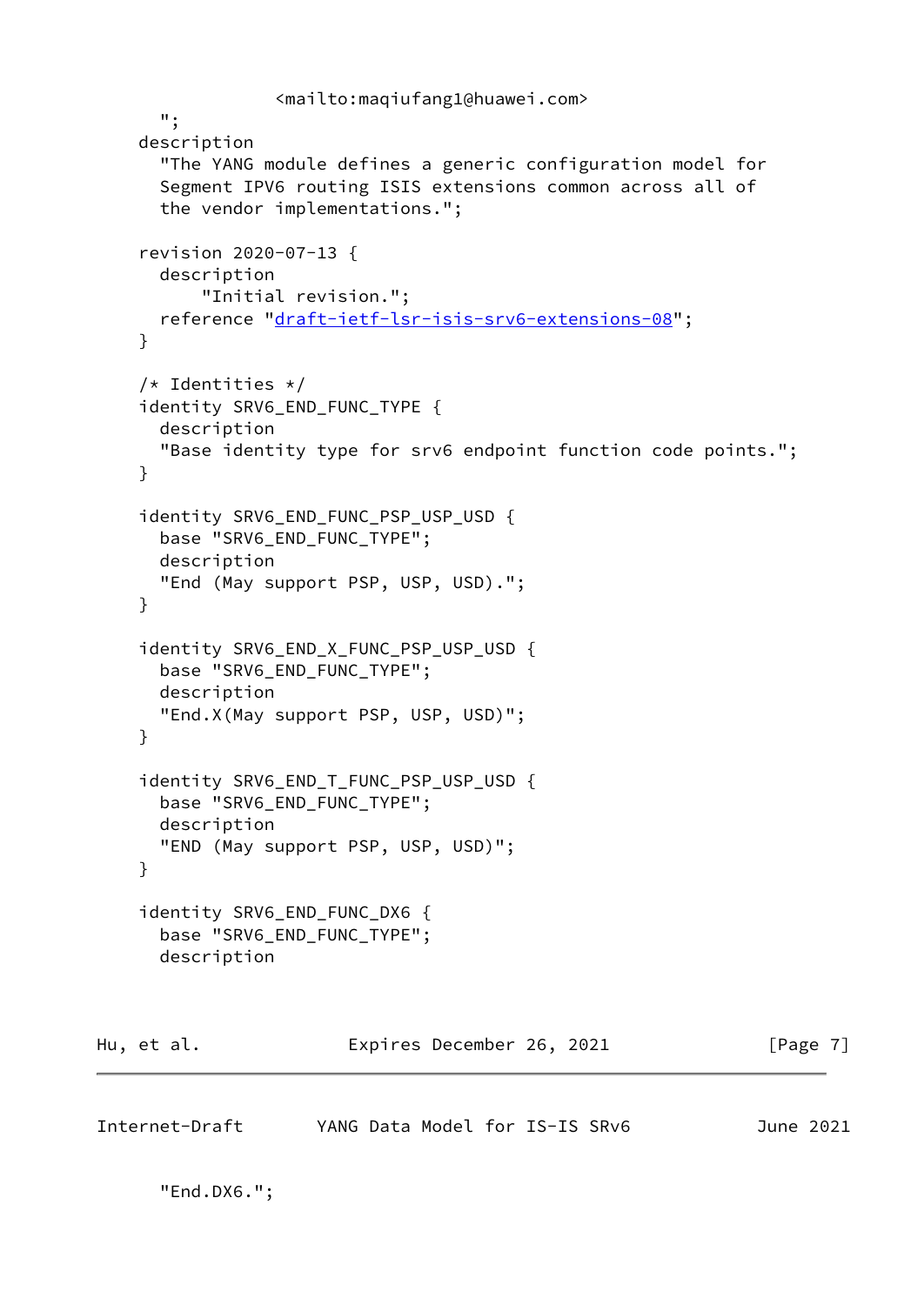```
 }
 identity SRV6_END_FUNC_DX4 {
   base "SRV6_END_FUNC_TYPE";
   description
   "End.DX4.";
 }
 identity SRV6_END_FUNC_DT6 {
   base "SRV6_END_FUNC_TYPE";
   description
   "End.DT6.";
 }
 identity SRV6_END_FUNC_DT4 {
   base "SRV6_END_FUNC_TYPE";
   description
   "End.DT4.";
 }
 identity SRV6_END_FUNC_DT64 {
   base "SRV6_END_FUNC_TYPE";
   description
  "End.DT64.";
 }
 identity SRV6_END_FUNC_OP {
   base "SRV6_END_FUNC_TYPE";
   description
   "END.OP .";
 }
 identity SRV6_END_FUNC_OTP {
   base "SRV6_END_FUNC_TYPE";
   description
   "END.OTP .";
 }
/* typedef */ typedef srv6-sid-value {
   type inet:ipv6-address-no-zone;
   description
     "16 Octets encoded sid value.";
 }
 /* Features */
 feature srv6-ti-lfa {
```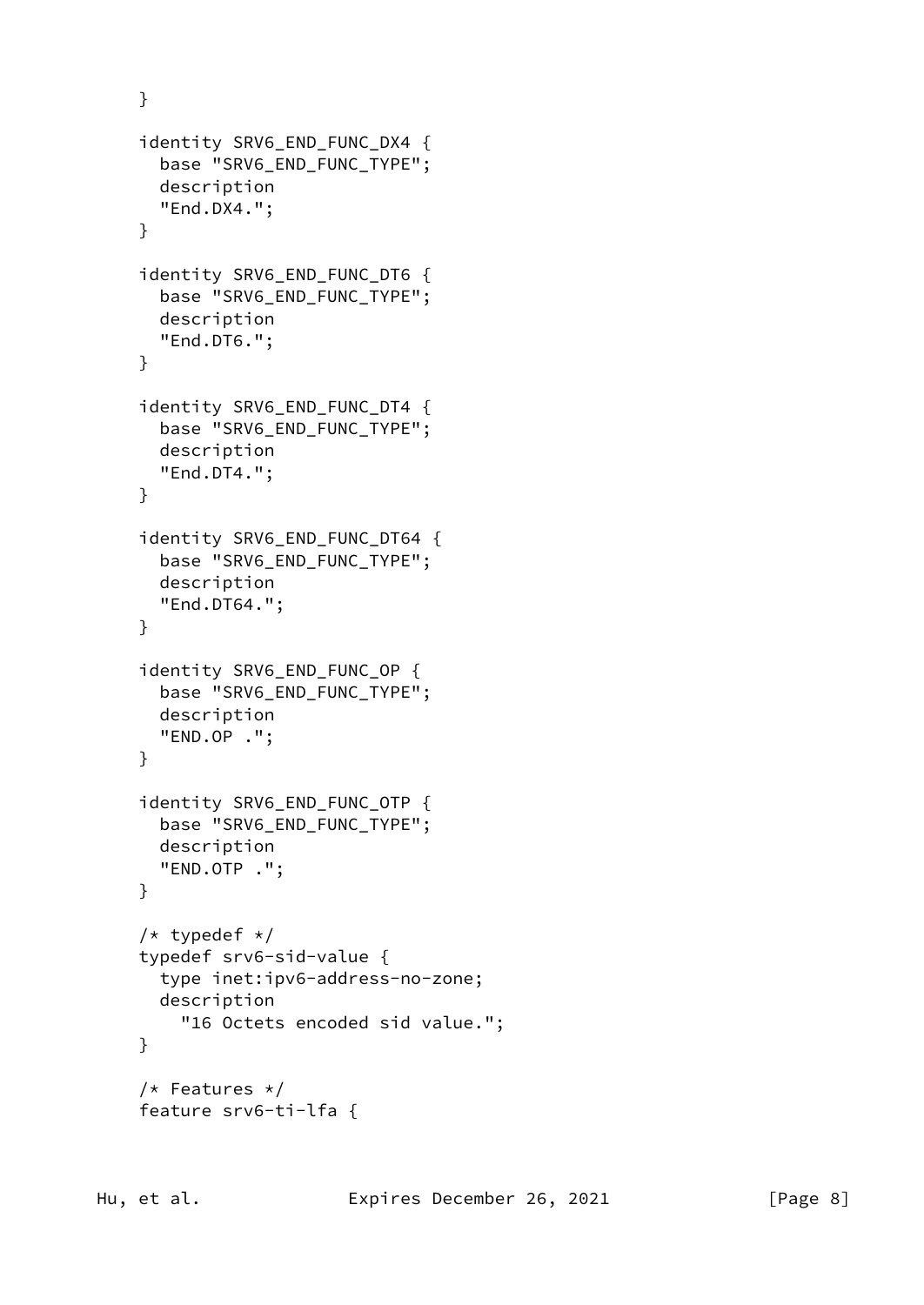```
 description
        "Enhance SRv6 FRR with ti-lfa
        support";
     }
    /* Groupings */ grouping srv6-msds {
       description
         "means to advertise to advertise node/link specific
          values for Maxium Sid Depths(MSD) of various types";
       container srv6-msd {
         description
           "Maximum SRv6 SID Depths.";
         leaf max-segments-left {
           type uint8;
           description
             "The Maximum Segments Left MSD Type specifies
              the maximum value of the 'SL' field in the SRH
              of a received packet before applying the
              Endpoint behavior associated with a SID.";
 }
         leaf max-end-pop {
           type uint8;
           description
           "The Maximum End Pop MSD Type specifies the maximum
            number of SIDs in the SRH to which the router can
            apply 'PSP' or 'USP' behavior, as defined in flavors.";
         }
         leaf max-h-encaps {
           type uint8;
           description
           "The Maximum H.Encaps MSD Type specifies the maximum number
            of SIDs that can be included as part of the 'H.Encaps'
            behavior";
 }
         leaf max-end-d {
           type uint8;
           description
             "The maximum number of SIDs in an SRH when performing
              decapsulation associated with 'End.Dx' functions
              (e.g., 'End.DX6' and 'End.DT6').";
         }
      }
    }
     grouping srv6-sid-structures {
      description
```
Internet-Draft YANG Data Model for IS-IS SRv6 June 2021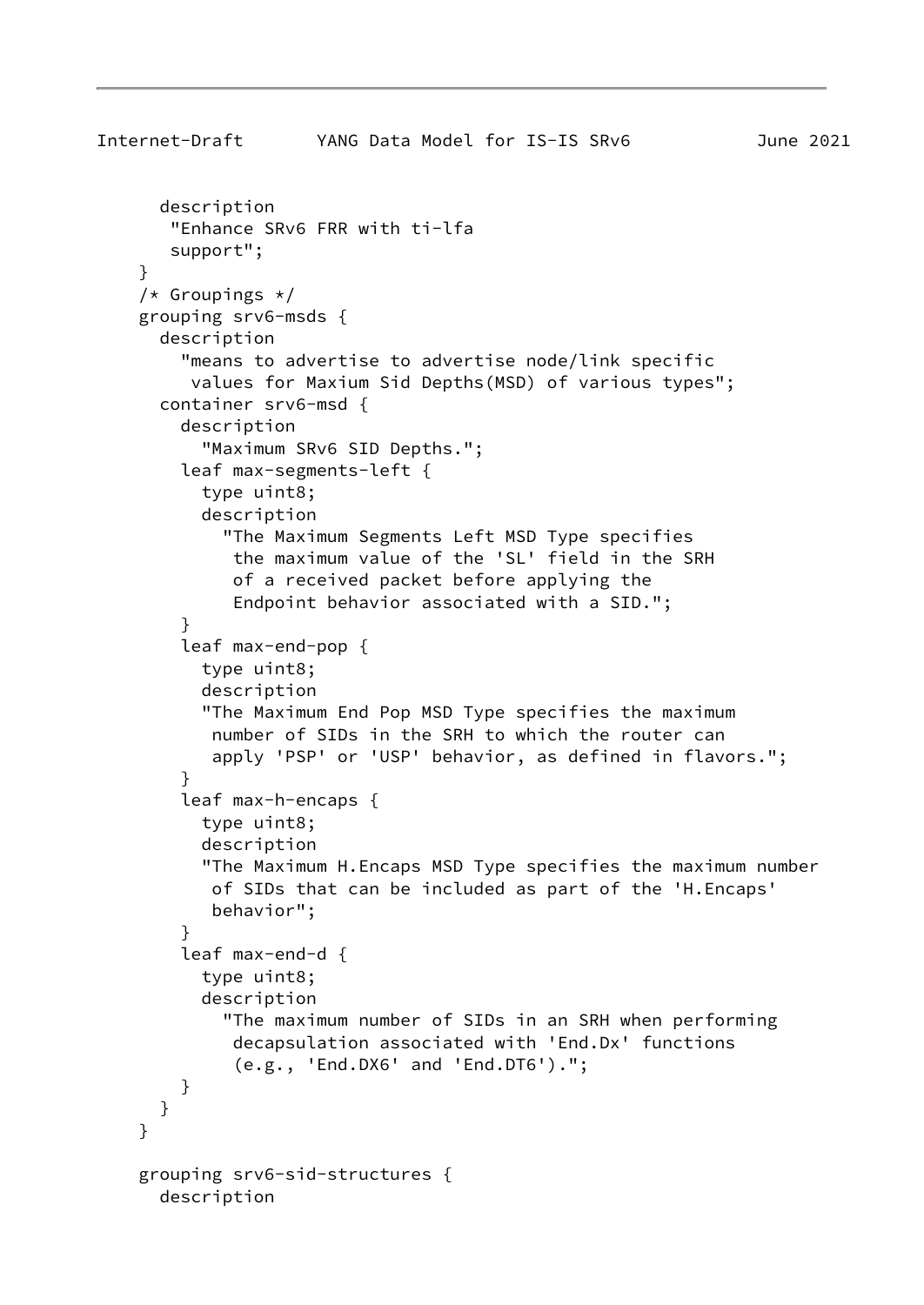"This group defines SRv6 SID Structure sub-sub-TLV."; container srv6-sid-structure { Hu, et al. **Expires December 26, 2021** [Page 9] Internet-Draft YANG Data Model for IS-IS SRv6 June 2021 description "SRv6 SID Structure sub-sub-TLV is used to advertise the length of each individual part of the SRv6 SID as defined in [I-D.ietf-spring-srv6-network-programming]"; leaf lb-length { type uint8; description "SRv6 SID Locator Block length in bits."; } leaf ln-length { type uint8; description "SRv6 SID Locator Node length in bits."; } leaf fun-length { type uint8; description "SRv6 SID Function length in bits."; } leaf arg-length { type uint8; description "SRv6 SID Argument length in bits."; } } } grouping srv6-capability { description "SRV6 capability grouping."; container v6-capability { description "SRv6 capability."; leaf flags { type bits { bit o-flag { position 1;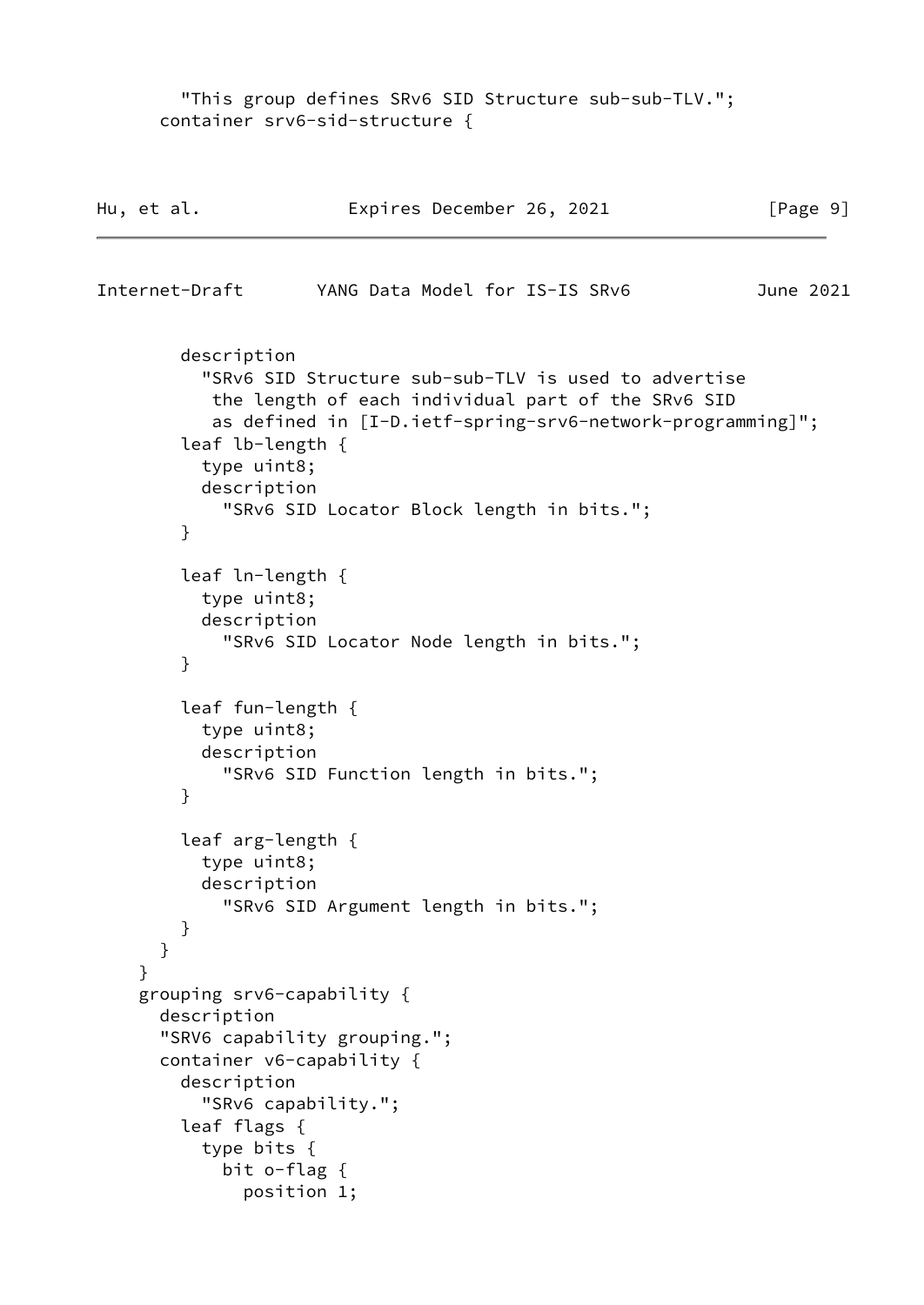```
 description
              "If set, then the router is able to
               use of the O-bit in the Segment Routing Header(SRH)
              draft-ietf-6man-segment-routing-header].";
 }
          }
          description
          "Flags.";
        }
Hu, et al. Expires December 26, 2021 [Page 10]
Internet-Draft YANG Data Model for IS-IS SRv6 June 2021
      }
     }
    grouping srv6-endpoint-func {
       description
        "This group defines srv6 endpoint function";
      container endpoint-func {
        description
          "Srv6 Endpoint function Descriptor.";
        leaf flags {
          type uint8;
          description
            "No flags are currently being defined.";
        }
        leaf endpoint-func {
          type identityref {
           base isis-srv6:SRV6_END_FUNC_TYPE;
 }
          description
            "The endpoint function.";
        }
        leaf undefined-endpoint-func {
          type uint16;
          description
            "Unknown endpoint func value.";
        }
      }
     }
    grouping srv6-end-sid {
       description
       "SRv6 Segment Identifier(SID) with Endpoint functions.";
```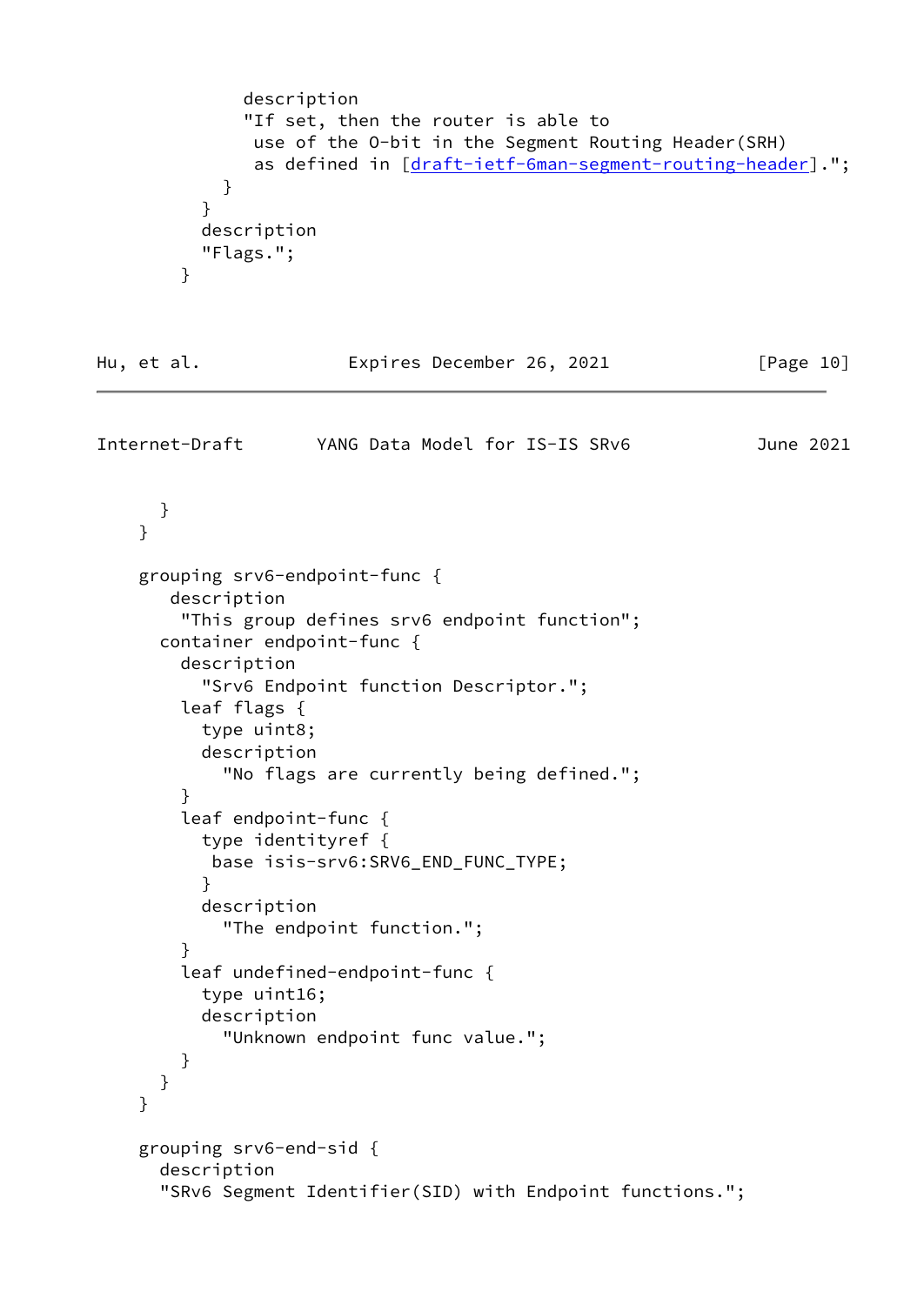```
 leaf flags {
         type uint8;
         description
           "NO flags are currently being defined.";
       }
       uses srv6-endpoint-func;
       leaf sid {
         type srv6-sid-value;
         description
           "SRV6 sid value.";
       }
       // sub-sub-tlvs
       uses srv6-sid-structures;
     }
Hu, et al. Expires December 26, 2021 [Page 11]
Internet-Draft YANG Data Model for IS-IS SRv6 June 2021
     grouping srv6-locator {
       description
         "This group defines srv6 locator tlv.";
       leaf mt-id {
         type uint16 {
           range "0..4095";
         }
         description
           "Multitopology Identifier as defined in [RFC5120].";
       }
       leaf flags {
         type bits {
           bit d-flag {
             position 0;
             description
               "When the locator is leaked from level-2 to leve-1,
                the d-flag must be set.";
           }
         }
         description
           "Flags for srv6 locator tlv.";
       }
       leaf metric {
         type uint32;
```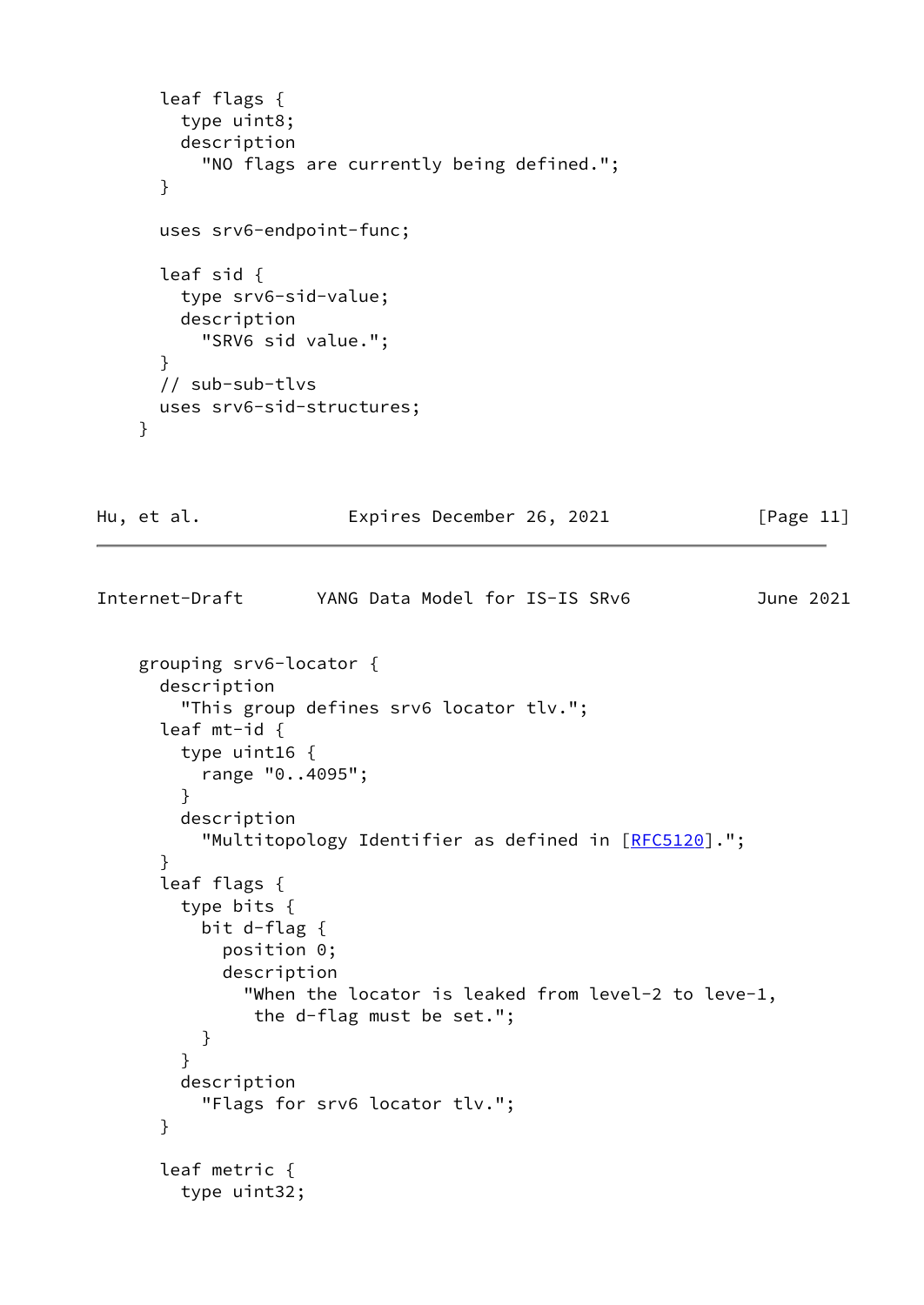```
 description
           "Metric value.";
       }
       leaf algorithm {
         type uint8;
         description
         "Associated algorithm.";
       }
       leaf loc-size {
         type uint8;
         description
           "Number of bits in the locator field.";
       }
       leaf locator {
         type inet:ipv6-address-no-zone;
         description
           "Advertised SRV6 locator.";
       }
       container srv6-end-sids {
         description
           "This contains list of srv6 end sids.";
         list end-sid {
Hu, et al.               Expires December 26, 2021           [Page 12]
Internet-Draft YANG Data Model for IS-IS SRv6 June 2021
           key "sid";
           description
             "List of SRV6 SRv6 Segment Identifiers (SID)
              with Endpoint functions.";
           uses srv6-end-sid;
         }
       }
       uses isis:prefix-reachability-attributes;
       uses isis:prefix-ipv4-source-router-id;
       uses isis:prefix-ipv6-source-router-id;
     }
     grouping srv6-adjacency-sid {
       description
       "SRv6 sid associated with an adjacency.";
       leaf func-flags {
         type bits {
```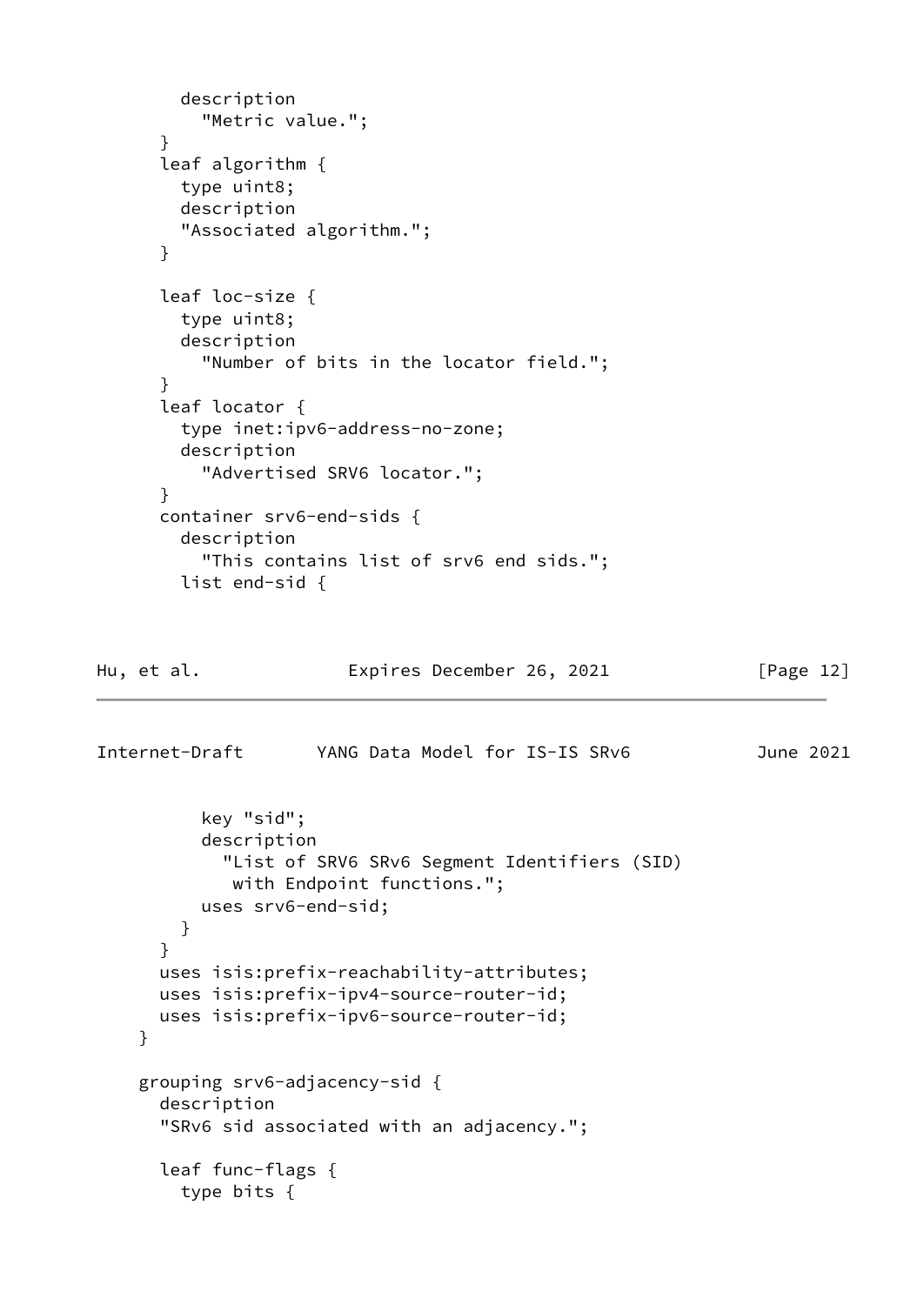```
 bit b-flag {
             position 0;
             description
               "Backup flag. If set, the End.X sid is
                eligible for protection.";
 }
           bit s-flag {
             position 1;
             description
               "Set flag. When set, the End.X sid refers to
                a set of adjacencies (and therefore May be assigned
                to other adjacencies as well.";
           }
           bit p-flag {
             position 2;
             description
             "Persistent flag. When set, the End.X sid is persistently
              allocated, i.e., the End.x sid value remains consistent
              across router restart and/or interface flap.";
           }
         }
         description
             "Flags for srv6 end x sid.";
       }
       leaf algorithm {
         type uint8;
         description
Hu, et al. Expires December 26, 2021 [Page 13]
Internet-Draft YANG Data Model for IS-IS SRv6 June 2021
           "Associated algorithm.";
       }
       leaf weight {
        type uint8;
         description
         "The value represents the weight of the End.X sid
         for the purpose of load balancing.";
       }
      uses srv6-endpoint-func;
```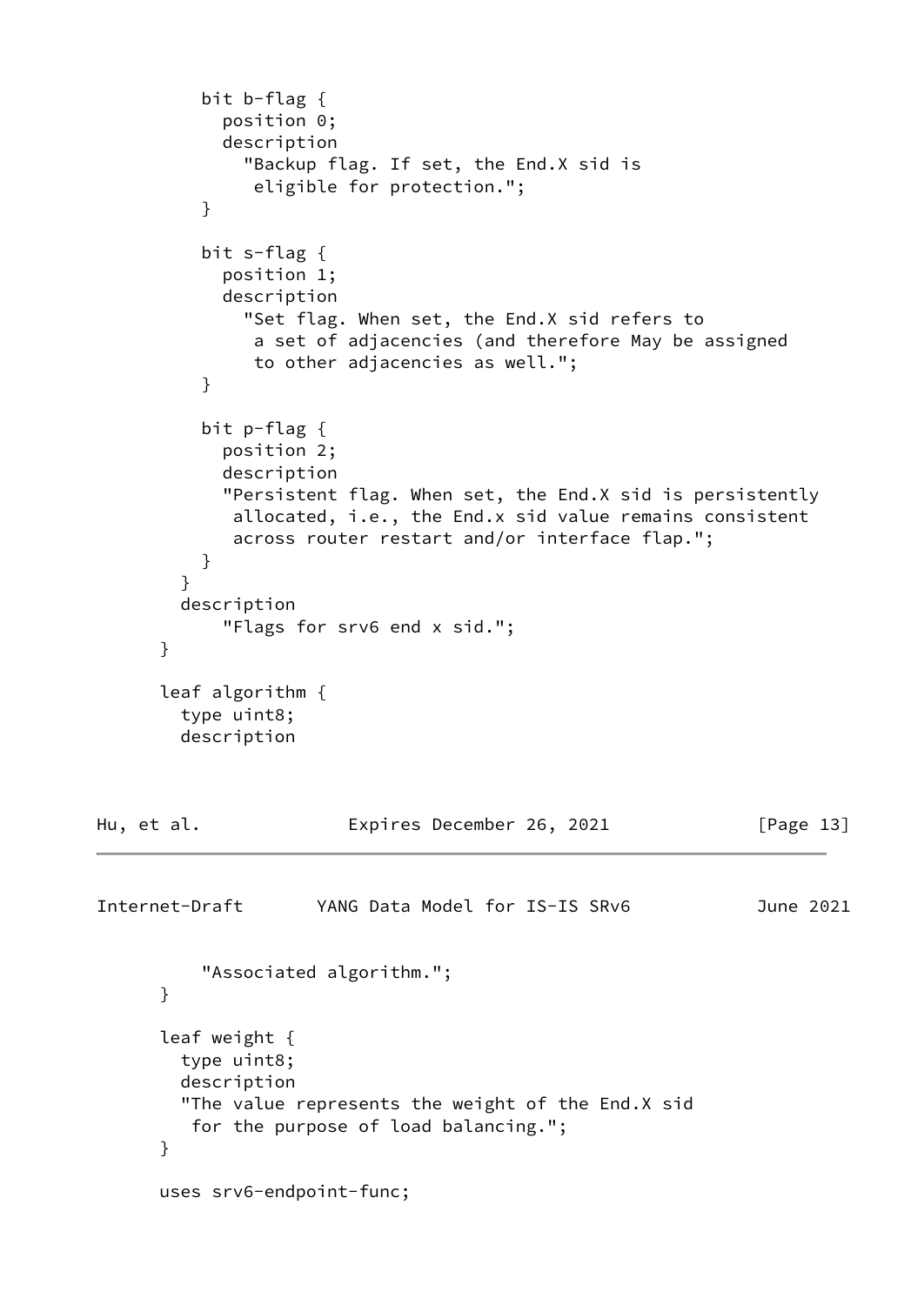```
 leaf sid {
         type srv6-sid-value;
         description
           "SRV6 sid value.";
       }
       leaf neighbor-id {
         type isis:system-id;
         description
           "Describes the system ID of the neighbor
            associated with the SID value. This is only
            used on LAN adjacencies.";
       }
       // sub-sub-tlvs
       uses srv6-sid-structures;
     }
     grouping srv6-adjacency-state {
       description
        "This group will extend adjacency state.";
       list end-x-sid {
         key value;
         config false;
         leaf value {
           type srv6-sid-value;
           description
            "Value of the Adj-SID.";
         }
         leaf weight {
           type uint8;
           description
            "Weight associated with
            the End.X SID.";
         }
         leaf protection-requested {
Hu, et al. Expires December 26, 2021 [Page 14]
```
Internet-Draft YANG Data Model for IS-IS SRv6 June 2021 type boolean;

 description "Set to True if the End.X SID must be protected.";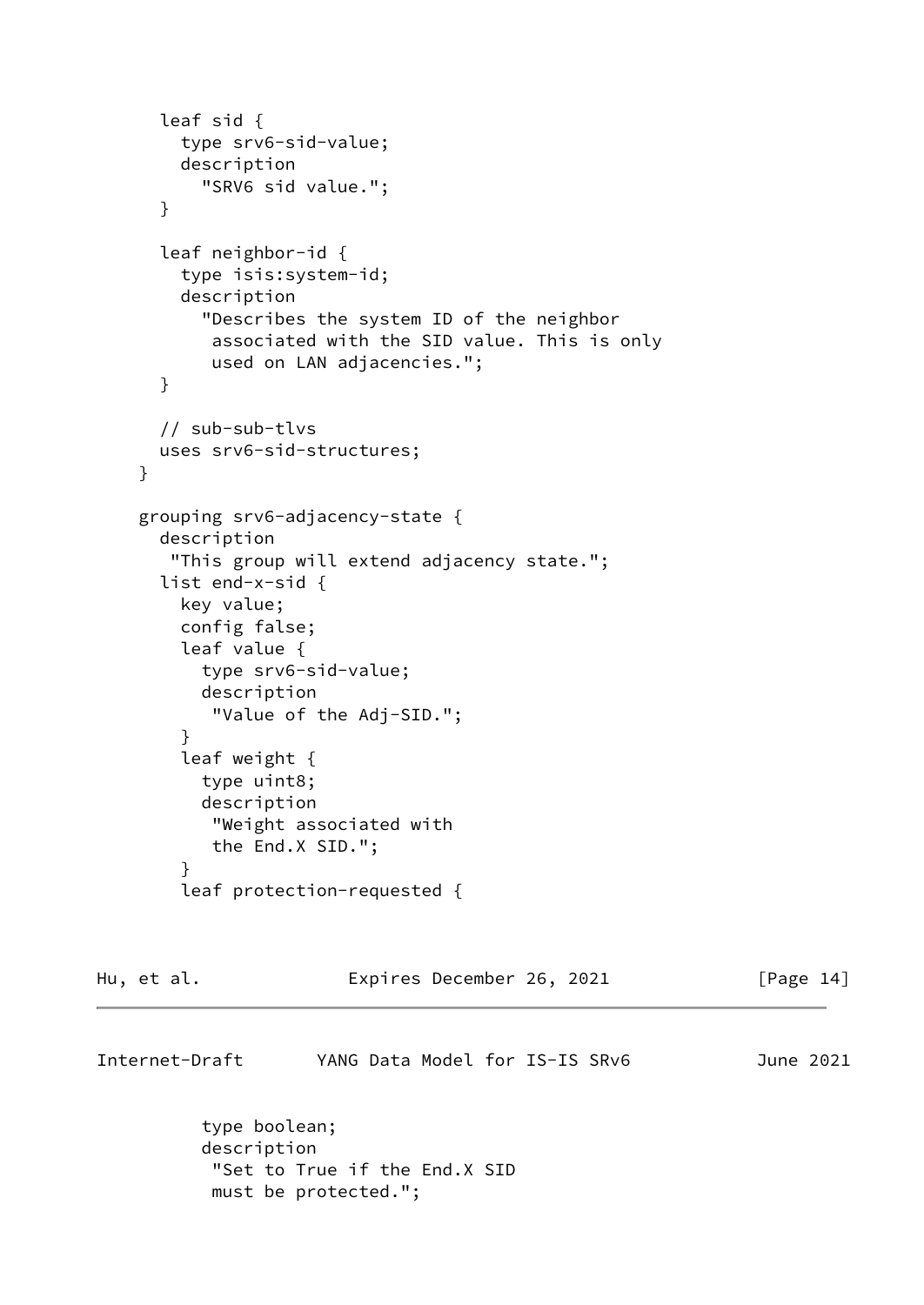```
 }
     leaf persistent {
       type boolean;
       description
         "Persistent flag. When set, the End.X sid is persistently
          allocated, i.e., the End.X sid value remains consistent
          across router restart and/or interface flap.";
     }
     leaf algorithm {
       type uint8;
       description
       "Associated algorithm.";
     }
     uses srv6-endpoint-func;
     description
      "List of End.X Segment IDs.";
   }
 }
/* Cfg */
 augment "/rt:routing/" +
         "rt:control-plane-protocols/rt:control-plane-protocol"+
         "/isis:isis" {
  when "/rt:routing/rt:control-plane-protocols/"+
        "rt:control-plane-protocol/rt:type = 'isis:isis'" {
     description
       "This augment ISIS routing protocol when used";
   }
   description
     "This augments ISIS protocol configuration
      with SRv6.";
   container srv6-cfg{
     leaf enable{
       type boolean;
       default "false";
       description
         "Enables SRv6
          protocol extensions.";
     }
     leaf default-locator {
       type boolean;
       default "false";
```
Hu, et al. **Expires December 26, 2021** [Page 15]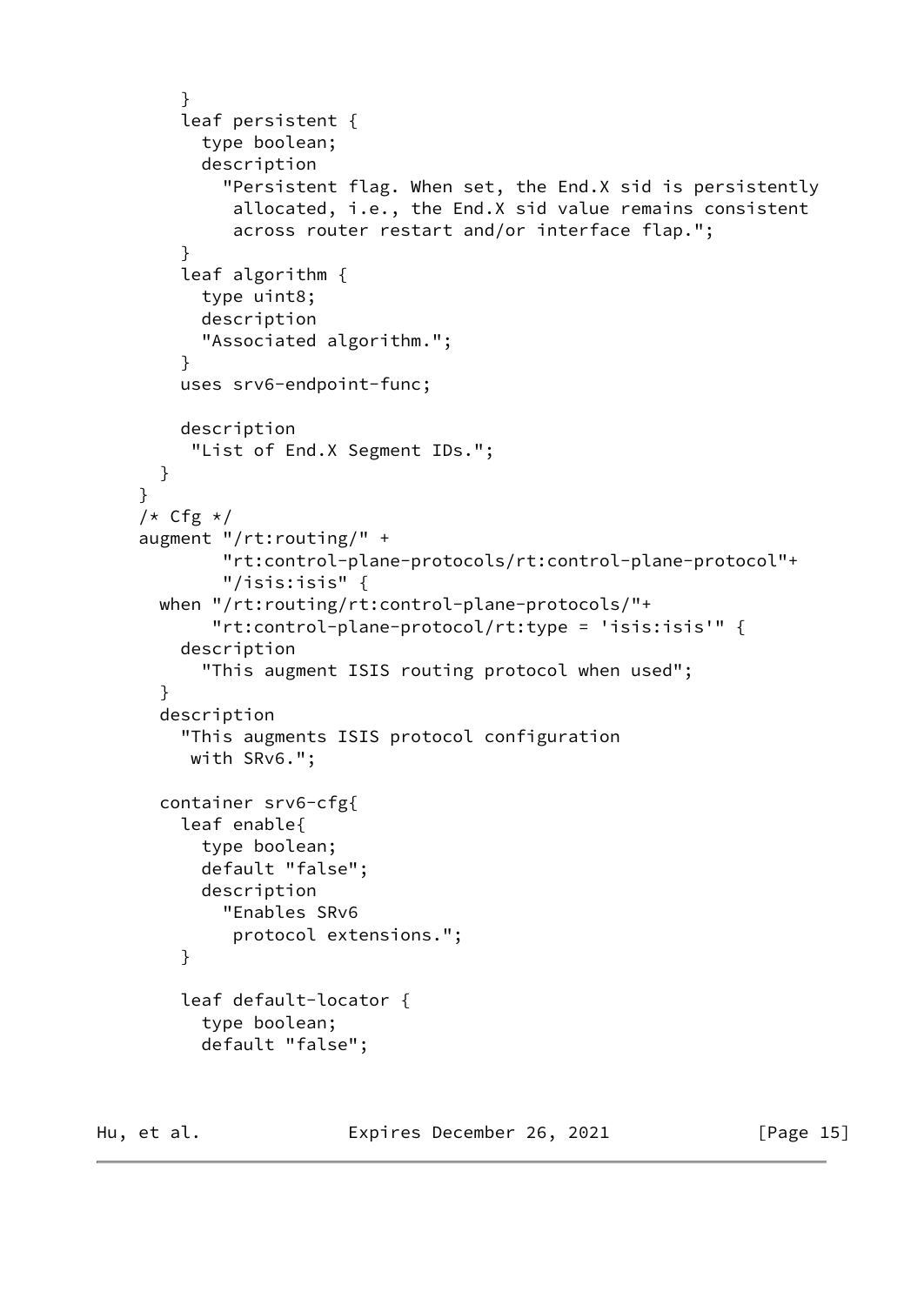```
 description
             "Enable ISIS segment-routing IPv6 with default Locator.";
         }
         leaf-list locator-name {
           when "../default-locator = 'false'" {
             description
               "Only applies to non default locator.";
 }
           type leafref {
             path "/rt:routing/sr:segment-routing/srv6:srv6" +
                   "/srv6:locators/srv6:locator/srv6:name";
 }
           description
             "Enable ISIS segment-routing IPv6 with specified Locator.";
         }
         leaf persistent-end-x-sid{
           type boolean;
           default "false";
           description
             "Enable the persistent nature of End.X sid";
         }
         description
           "Configuration about ISIS segment-routing IPv6.";
       }
       container micro-loop-avoidance {
         leaf srv6-enable {
           type boolean;
           default "false";
           description
             "Enable SRv6 avoid-microloop.Depend on SR IPv6 Enable.";
         }
         leaf srv6-rib-update-delay {
           type uint16 {
             range "1000..10000";
           }
           units "ms";
           default "5000";
           description
             "Set the route delivery delay for SRv6 avoid-microloop.
              Depend on SR IPv6 Enable.";
         }
```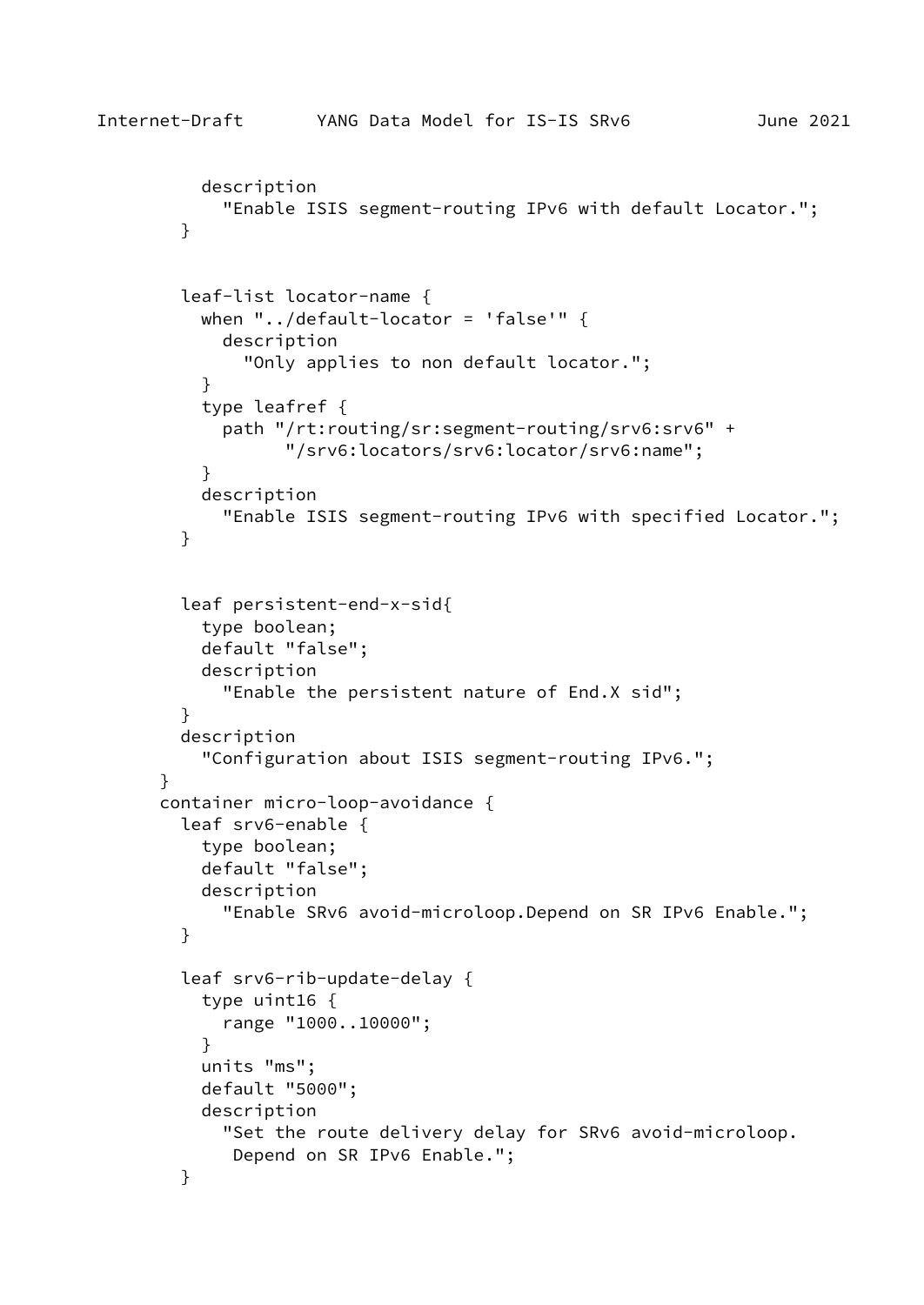```
 description
```

| Hu, et al.                                                                                   | Expires December 26, 2021                                                                                                                                                                                                                                                                                 | [Page $16$ ] |
|----------------------------------------------------------------------------------------------|-----------------------------------------------------------------------------------------------------------------------------------------------------------------------------------------------------------------------------------------------------------------------------------------------------------|--------------|
| Internet-Draft                                                                               | YANG Data Model for IS-IS SRv6                                                                                                                                                                                                                                                                            | June 2021    |
| }<br>}                                                                                       | "Enable IS-IS avoid-microloop.";                                                                                                                                                                                                                                                                          |              |
| augment $"$ /rt:routing/" +<br>description<br>$\mathcal{F}$<br>description                   | "rt:control-plane-protocols/rt:control-plane-protocol"+<br>"/isis:isis/isis:fast-reroute"{<br>when "/rt:routing/rt:control-plane-protocols/"+<br>"rt:control-plane-protocol/rt:type = 'isis:isis'"{<br>"This augment ISIS routing protocol when used";<br>"This augments ISIS IPFRR with IPV6 TILFA.";    |              |
| leaf enable $\{$<br>type boolean;<br>description<br>}                                        | container srv6-ti-lfa {<br>if-feature srv6-ti-lfa;<br>"Enables SRv6 TI-LFA computation.";                                                                                                                                                                                                                 |              |
| description<br>}<br>}                                                                        | "SRv6 TILFA configuration.";                                                                                                                                                                                                                                                                              |              |
| /* Operational states $*/$<br>augment $"$ /rt:routing/" +<br>description<br>}<br>description | "rt:control-plane-protocols/rt:control-plane-protocol"+<br>"/isis:isis/isis:database/isis:levels/isis:lsp"+<br>"/isis:router-capabilities" {<br>when "/rt:routing/rt:control-plane-protocols/"+<br>"rt:control-plane-protocol/rt:type = 'isis:isis'" {<br>"This augment ISIS routing protocol when used"; |              |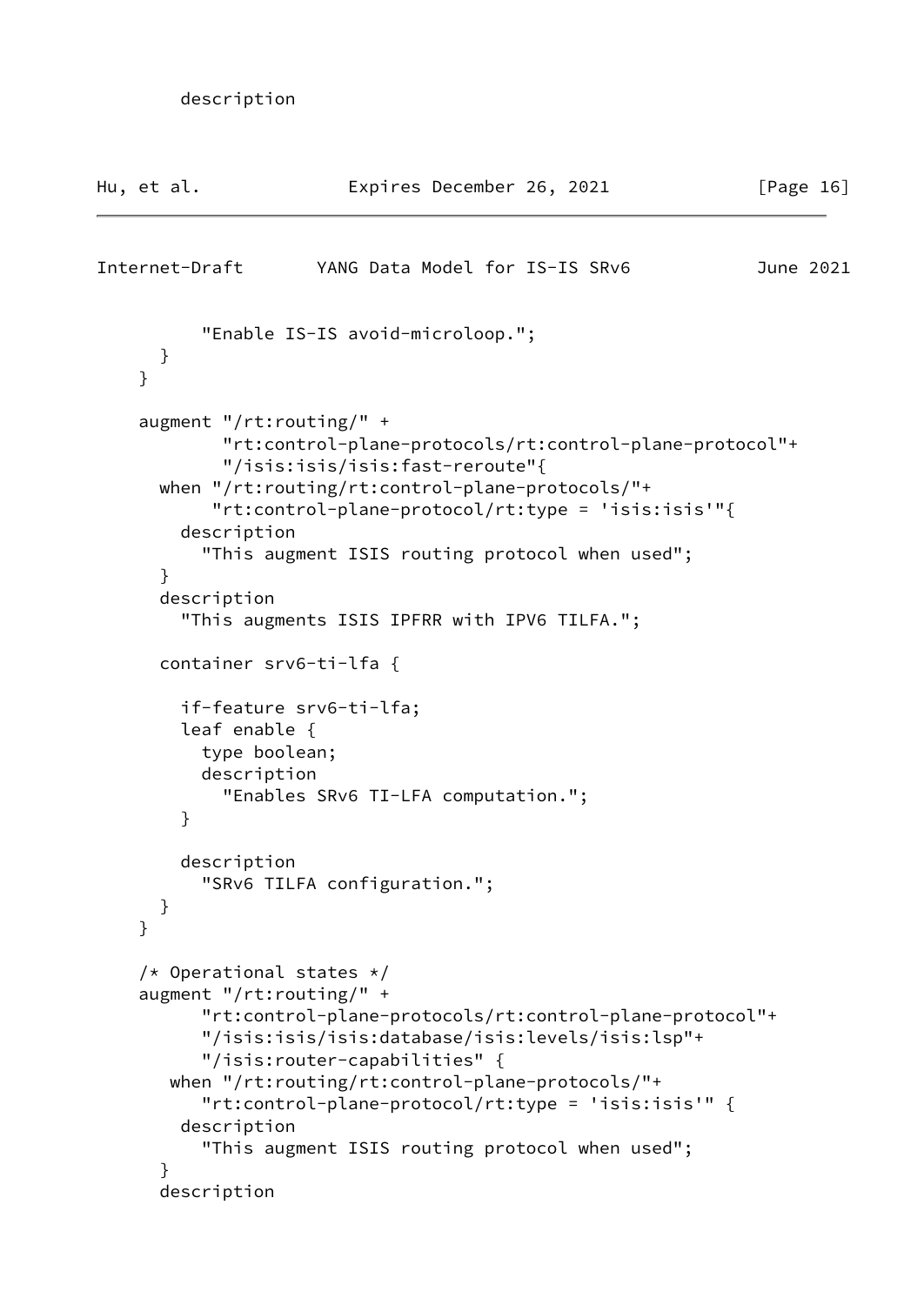```
 "This augments ISIS protocol router capability.";
         uses srv6-capability;
         uses srv6-msds;
     }
     augment "/rt:routing/" +
           "rt:control-plane-protocols/rt:control-plane-protocol"+
           "/isis:isis/isis:database/isis:levels/isis:lsp"+
Hu, et al. Expires December 26, 2021 [Page 17]
Internet-Draft YANG Data Model for IS-IS SRv6 June 2021
           "/isis:extended-is-neighbor/isis:neighbor" {
        when "/rt:routing/rt:control-plane-protocols/"+
           "rt:control-plane-protocol/rt:type = 'isis:isis'" {
         description
         "This augment ISIS routing protocol when used.";
       }
       description
        "This augments ISIS protocol neighbor.";
       container srv6-adjacency-sids {
         description
           "This defines svr6 end-x sids for the adjacency.";
         list end-x-sid {
           key "sid";
           uses srv6-adjacency-sid;
           description
              "List of end-x sids.";
         }
       }
     }
     augment "/rt:routing/" +
           "rt:control-plane-protocols/rt:control-plane-protocol"+
           "/isis:isis/isis:database/isis:levels/isis:lsp"+
           "/isis:mt-is-neighbor/isis:neighbor" {
               when "/rt:routing/rt:control-plane-protocols/"+
           "rt:control-plane-protocol/rt:type = 'isis:isis'" {
         description
           "This augment ISIS routing protocol when used.";
       }
       description
         "This augments ISIS protocol neighbor.";
       container srv6-adjacency-sids {
          description
           "This defines svr6 end-x sids for the adjacency.";
```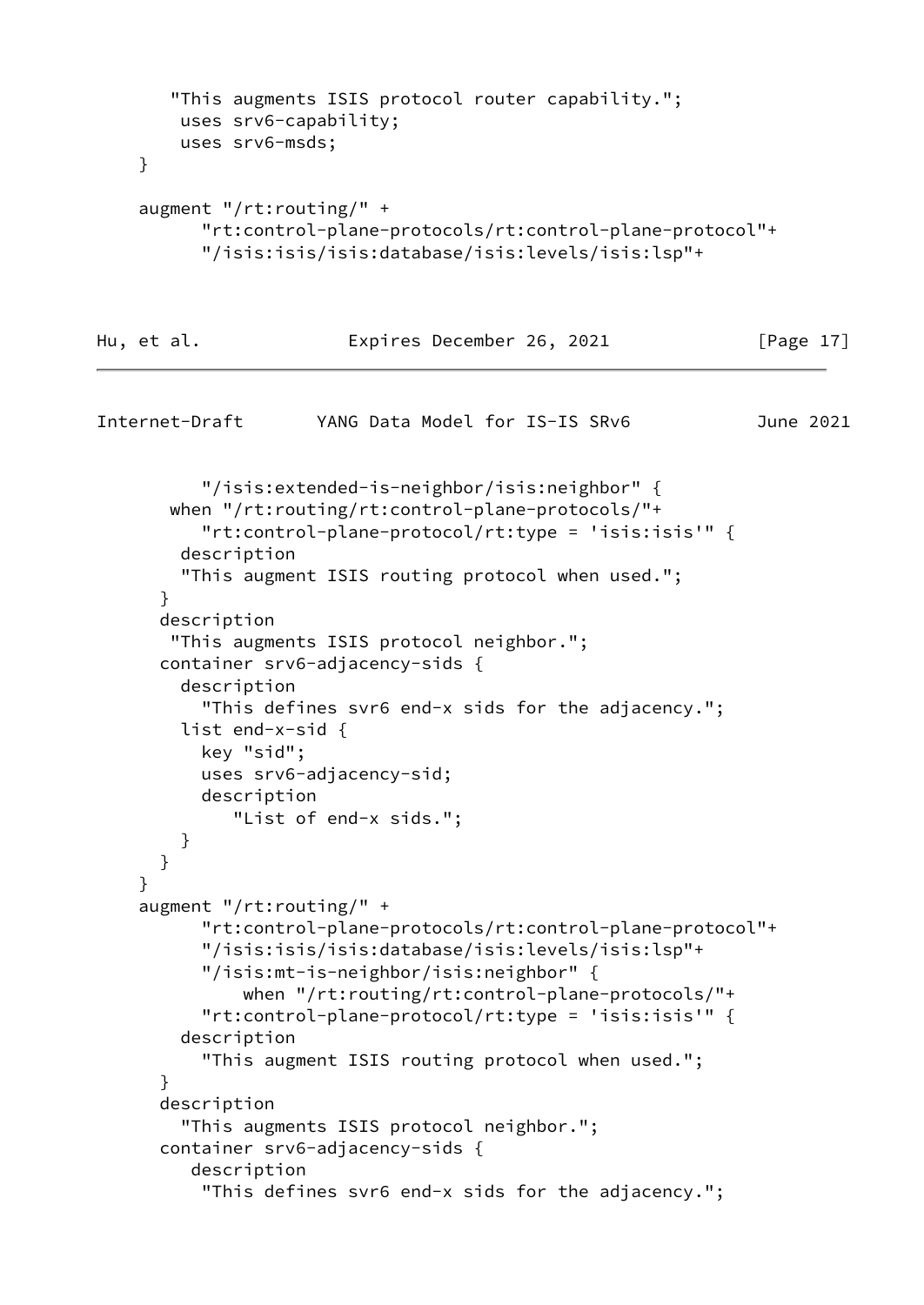```
 list end-x-sid {
           key "sid";
           uses srv6-adjacency-sid;
            description
              "List of end-x sids.";
         }
      }
     }
     augment "/rt:routing/" +
           "rt:control-plane-protocols/rt:control-plane-protocol"+
           "/isis:isis/isis:database/isis:levels/isis:lsp" {
           when "/rt:routing/rt:control-plane-protocols/"+
           "rt:control-plane-protocol/rt:type = 'isis:isis'" {
         description
Hu, et al. Expires December 26, 2021 [Page 18]
Internet-Draft YANG Data Model for IS-IS SRv6 June 2021
         "This augment ISIS routing protocol when used.";
       }
       description
        "This augments ISIS protocol LSDB.";
       container srv6-locators {
         description
            "This defines srv6 locator tlvs.";
         list locator {
           key "locator";
           uses srv6-locator;
           description
             "List of srv6 locators.";
         }
       }
     }
     augment "/rt:routing/" +
           "rt:control-plane-protocols/rt:control-plane-protocol"+
           "/isis:isis/isis:interfaces/isis:interface" +
           "/isis:adjacencies/isis:adjacency" {
       when "/rt:routing/rt:control-plane-protocols/"+
           "rt:control-plane-protocol/rt:type = 'isis:isis'" {
         description
         "This augment ISIS routing protocol when used.";
       }
       description
```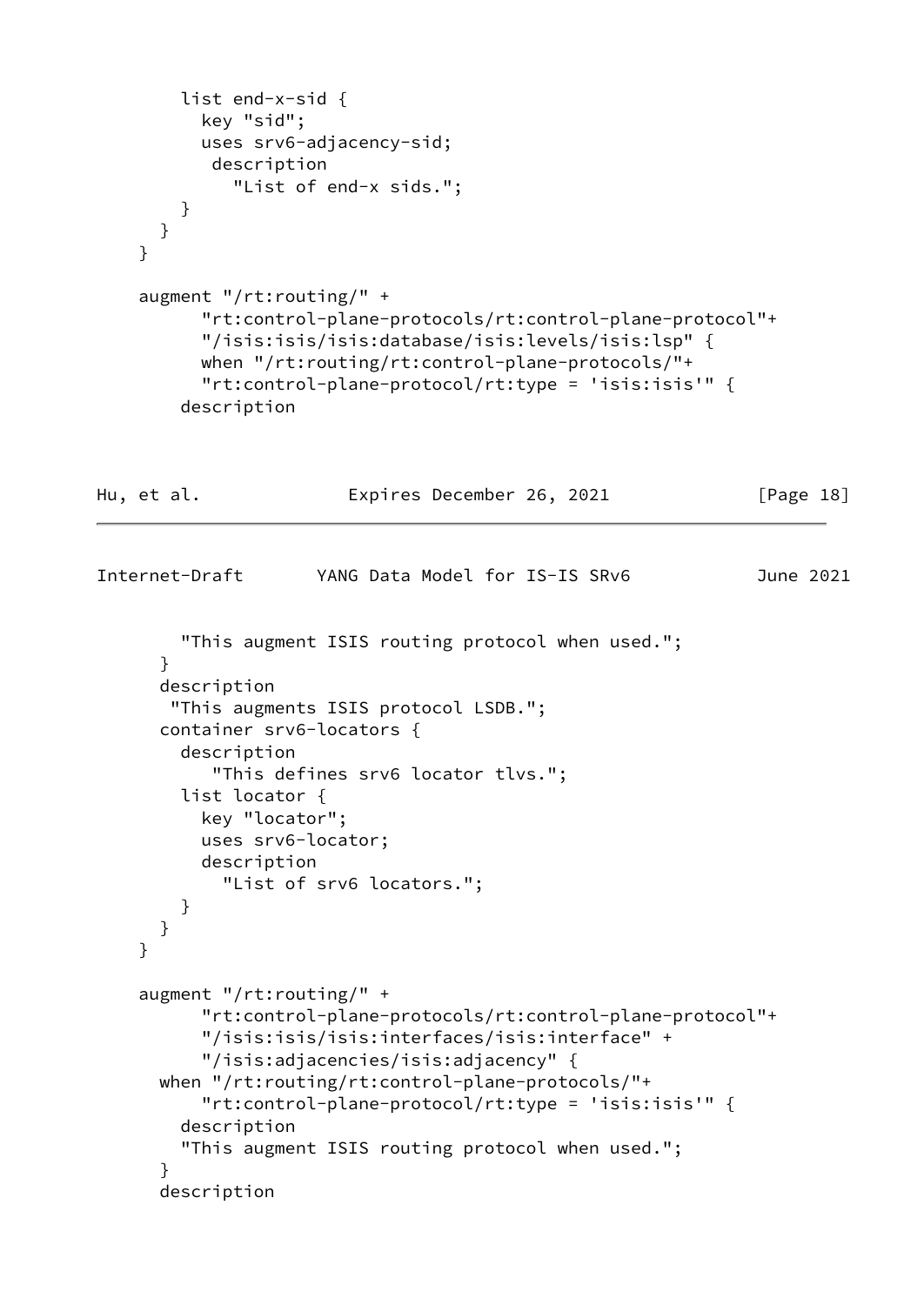```
 "This augments ISIS protocol operational state
        with segment routing.";
     uses srv6-adjacency-state;
   }
   /* Notifications */
 }
 <CODE ENDS>
```
<span id="page-21-0"></span>[5](#page-21-0). Security Considerations

 Configuration and state data defined in this document are designed to be accessed via the NETCONF protocol [\[RFC6241](https://datatracker.ietf.org/doc/pdf/rfc6241)].

 As IS-IS is an IGP protocol (critical piece of the network), ensuring stability and security of the protocol is mandatory for the network service.

 Authors recommends to implement NETCONF access control model ([\[RFC6536](https://datatracker.ietf.org/doc/pdf/rfc6536)]) to restrict access to all or part of the configuration to specific users.

<span id="page-21-4"></span><span id="page-21-3"></span><span id="page-21-2"></span><span id="page-21-1"></span>

|    | Hu, et al.                     | Expires December 26, 2021                                                                                                         | $\lceil \text{Page 19} \rceil$ |
|----|--------------------------------|-----------------------------------------------------------------------------------------------------------------------------------|--------------------------------|
|    | Internet-Draft                 | YANG Data Model for IS-IS SRv6                                                                                                    | June 2021                      |
| 6. | Contributors                   |                                                                                                                                   |                                |
|    | Jiajia Dong<br>Huawei<br>China |                                                                                                                                   |                                |
|    | Email:dongjiajia@huawei.com    |                                                                                                                                   |                                |
| 7. | Acknowledgements               |                                                                                                                                   |                                |
|    | TBD.                           |                                                                                                                                   |                                |
| 8. | IANA Considerations            |                                                                                                                                   |                                |
|    |                                | The IANA is requested to assign two new URIs from the IETF XML<br>registry ([RFC3688]). Authors are suggesting the following URI: |                                |
|    |                                | URI: urn:ietf:params:xml:ns:yang:ietf-isis-srv6<br>Registrant Contact: IS-IS WG                                                   |                                |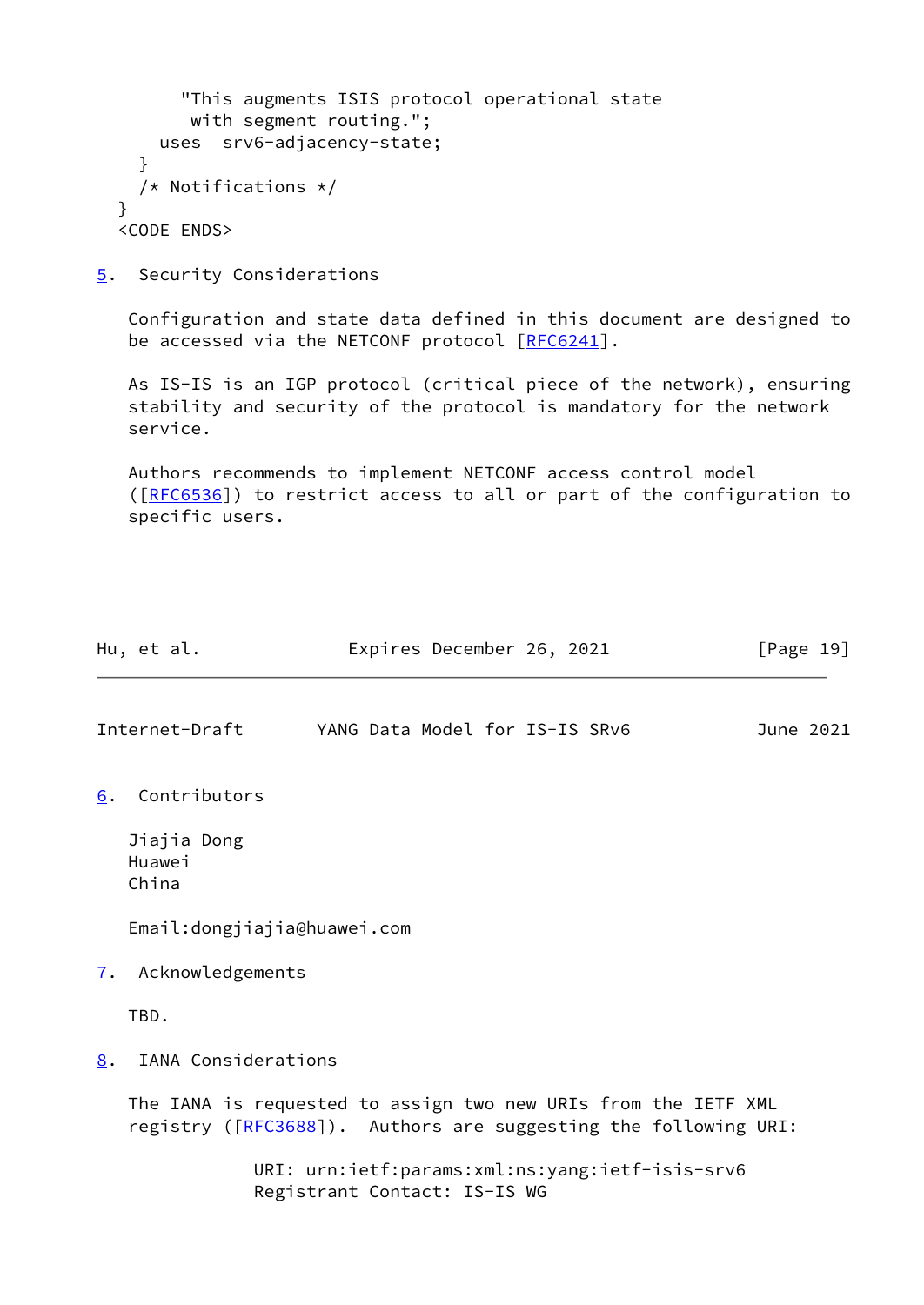XML: N/A, the requested URI is an XML namespace

 This document also requests one new YANG module name in the YANG Module Names registry ([\[RFC6020](https://datatracker.ietf.org/doc/pdf/rfc6020)]) with the following suggestion :

 name: ietf-isis-srv6 namespace: urn:ietf:params:xml:ns:yang:ietf-isis-srv6 prefix: isis-srv6 reference: RFC XXXX

## <span id="page-22-1"></span>[9](#page-22-1). References

<span id="page-22-2"></span> [I-D.ietf-isis-yang-isis-cfg] Litkowski, S., Yeung, D., Lindem, A., Zhang, J., and L. Lhotka, "YANG Data Model for IS-IS Protocol", [draft-ietf](https://datatracker.ietf.org/doc/pdf/draft-ietf-isis-yang-isis-cfg-42) [isis-yang-isis-cfg-42](https://datatracker.ietf.org/doc/pdf/draft-ietf-isis-yang-isis-cfg-42) (work in progress), October 2019.

### <span id="page-22-0"></span>[I-D.ietf-lsr-isis-srv6-extensions]

 Psenak, P., Filsfils, C., Bashandy, A., Decraene, B., and Z. Hu, "IS-IS Extension to Support Segment Routing over IPv6 Dataplane", [draft-ietf-lsr-isis-srv6-extensions-14](https://datatracker.ietf.org/doc/pdf/draft-ietf-lsr-isis-srv6-extensions-14) (work in progress), April 2021.

### <span id="page-22-4"></span>[I-D.ietf-spring-sr-yang]

 Litkowski, S., Qu, Y., Lindem, A., Sarkar, P., and J. Tantsura, "YANG Data Model for Segment Routing", [draft](https://datatracker.ietf.org/doc/pdf/draft-ietf-spring-sr-yang-30) [ietf-spring-sr-yang-30](https://datatracker.ietf.org/doc/pdf/draft-ietf-spring-sr-yang-30) (work in progress), January 2021.

Hu, et al. **Expires December 26, 2021** [Page 20]

Internet-Draft YANG Data Model for IS-IS SRv6 June 2021

<span id="page-22-3"></span>[I-D.ietf-spring-srv6-yang]

 Raza, K., Agarwal, S., Liu, X., Hu, Z., Hussain, I., Shah, H., Voyer, D., Matsushima, S., Horiba, K., AbdelSalam, A., and J. Rajamanickam, "YANG Data Model for SRv6 Base and Static", [draft-ietf-spring-srv6-yang-00](https://datatracker.ietf.org/doc/pdf/draft-ietf-spring-srv6-yang-00) (work in progress), September 2020.

 [RFC2119] Bradner, S., "Key words for use in RFCs to Indicate Requirement Levels", [BCP 14](https://datatracker.ietf.org/doc/pdf/bcp14), [RFC 2119](https://datatracker.ietf.org/doc/pdf/rfc2119), DOI 10.17487/RFC2119, March 1997, <[https://www.rfc-editor.org/info/rfc2119>](https://www.rfc-editor.org/info/rfc2119).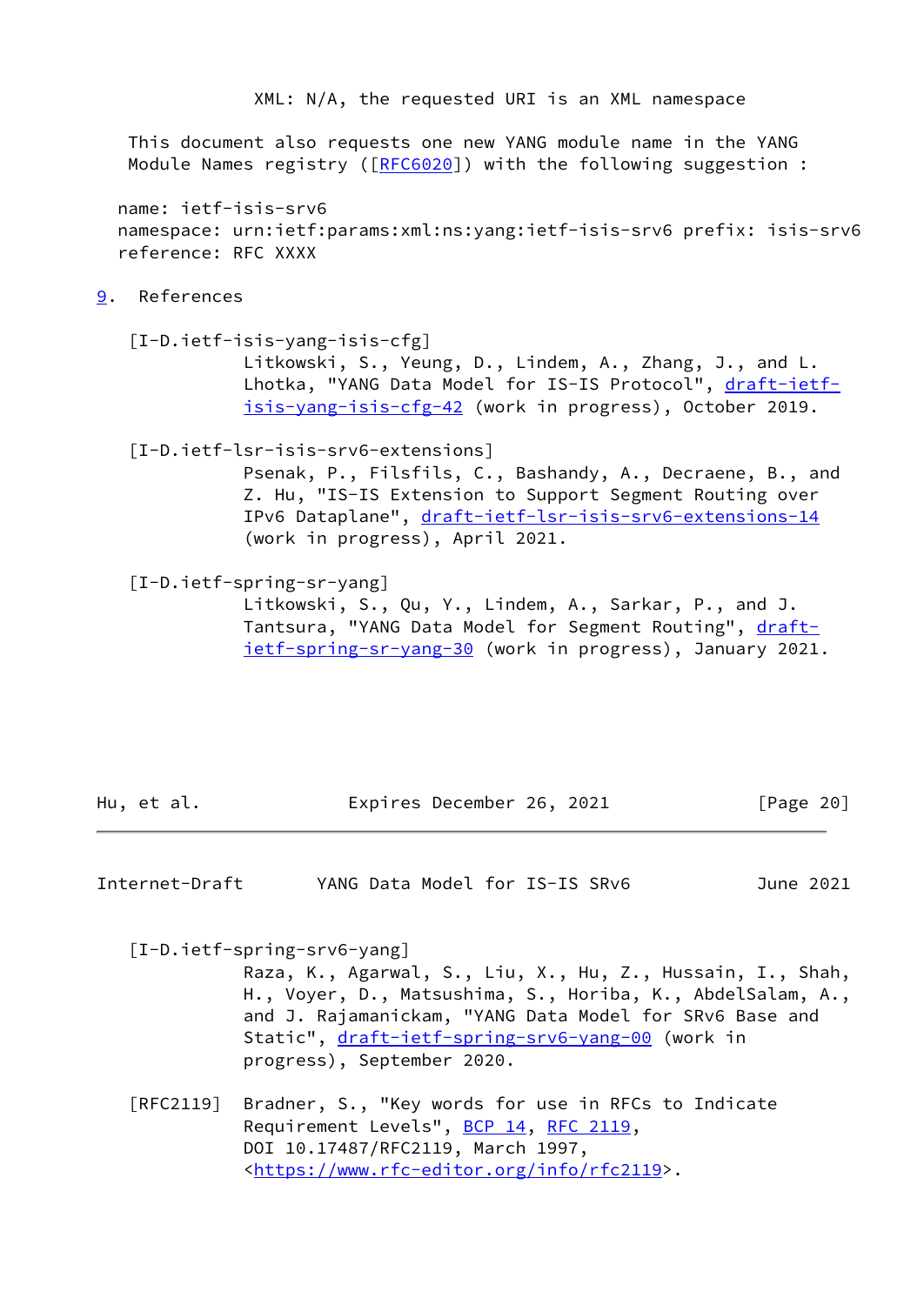- [RFC3688] Mealling, M., "The IETF XML Registry", [BCP 81](https://datatracker.ietf.org/doc/pdf/bcp81), [RFC 3688](https://datatracker.ietf.org/doc/pdf/rfc3688), DOI 10.17487/RFC3688, January 2004, <[https://www.rfc-editor.org/info/rfc3688>](https://www.rfc-editor.org/info/rfc3688).
- [RFC6020] Bjorklund, M., Ed., "YANG A Data Modeling Language for the Network Configuration Protocol (NETCONF)", [RFC 6020](https://datatracker.ietf.org/doc/pdf/rfc6020), DOI 10.17487/RFC6020, October 2010, <[https://www.rfc-editor.org/info/rfc6020>](https://www.rfc-editor.org/info/rfc6020).
- [RFC6241] Enns, R., Ed., Bjorklund, M., Ed., Schoenwaelder, J., Ed., and A. Bierman, Ed., "Network Configuration Protocol (NETCONF)", [RFC 6241,](https://datatracker.ietf.org/doc/pdf/rfc6241) DOI 10.17487/RFC6241, June 2011, <[https://www.rfc-editor.org/info/rfc6241>](https://www.rfc-editor.org/info/rfc6241).
- [RFC6536] Bierman, A. and M. Bjorklund, "Network Configuration Protocol (NETCONF) Access Control Model", [RFC 6536](https://datatracker.ietf.org/doc/pdf/rfc6536), DOI 10.17487/RFC6536, March 2012, <[https://www.rfc-editor.org/info/rfc6536>](https://www.rfc-editor.org/info/rfc6536).
- [RFC6991] Schoenwaelder, J., Ed., "Common YANG Data Types", [RFC 6991,](https://datatracker.ietf.org/doc/pdf/rfc6991) DOI 10.17487/RFC6991, July 2013, <[https://www.rfc-editor.org/info/rfc6991>](https://www.rfc-editor.org/info/rfc6991).
- [RFC7950] Bjorklund, M., Ed., "The YANG 1.1 Data Modeling Language", [RFC 7950,](https://datatracker.ietf.org/doc/pdf/rfc7950) DOI 10.17487/RFC7950, August 2016, <[https://www.rfc-editor.org/info/rfc7950>](https://www.rfc-editor.org/info/rfc7950).
- [RFC8349] Lhotka, L., Lindem, A., and Y. Qu, "A YANG Data Model for Routing Management (NMDA Version)", [RFC 8349,](https://datatracker.ietf.org/doc/pdf/rfc8349) DOI 10.17487/RFC8349, March 2018, <[https://www.rfc-editor.org/info/rfc8349>](https://www.rfc-editor.org/info/rfc8349).

|  | Hu, et al. | Expires December 26, 2021 | [Page 21] |
|--|------------|---------------------------|-----------|
|--|------------|---------------------------|-----------|

<span id="page-23-1"></span>Internet-Draft YANG Data Model for IS-IS SRv6 June 2021

## <span id="page-23-0"></span>[Appendix A.](#page-23-0) Configuration examples

The following is an XML example using IS-IS SRv6 YANG module.

<routing xmlns="urn:ietf:params:xml:ns:yang:ietf-routing">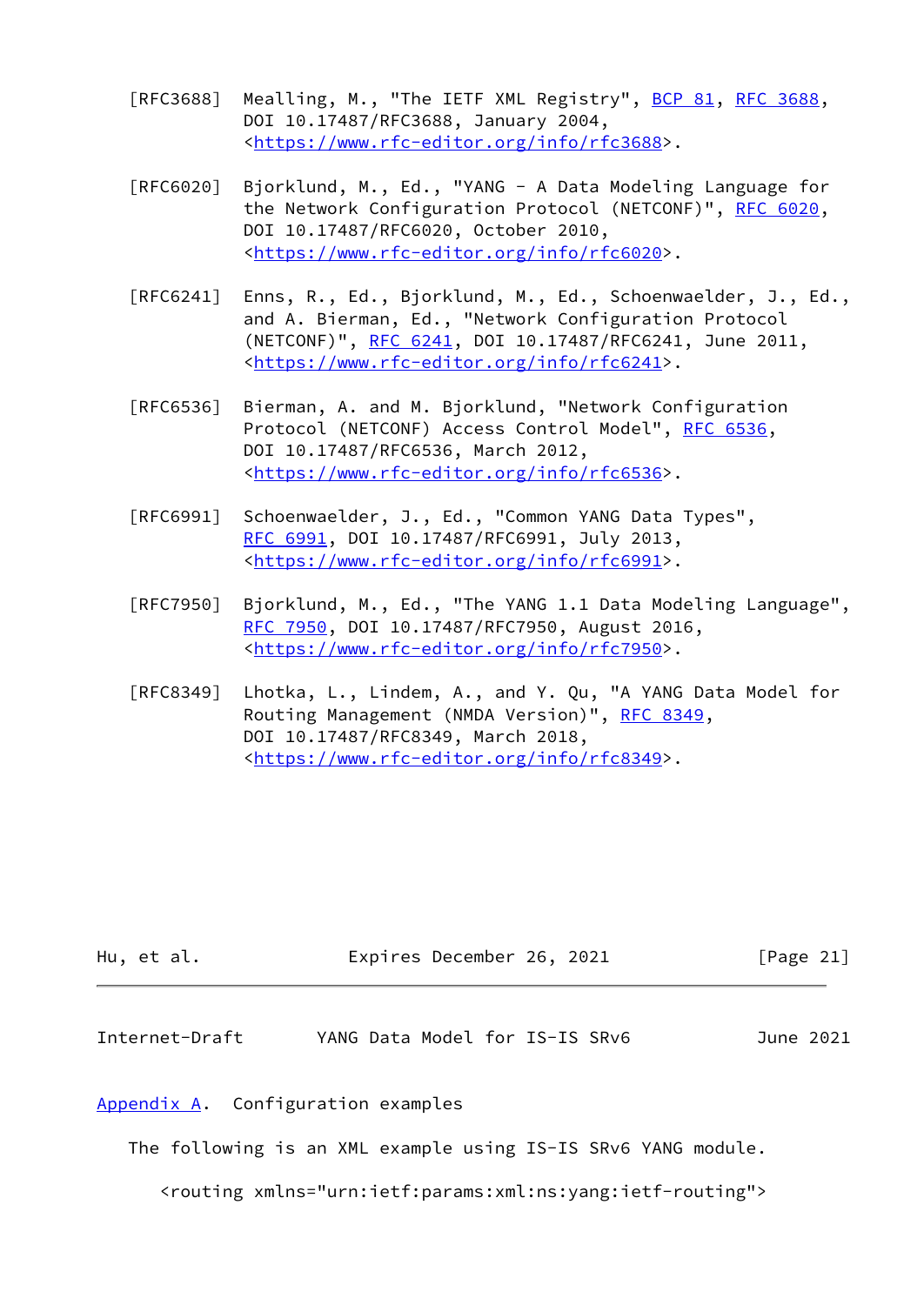```
 <control-plane-protocols>
   <control-plane-protocol>
     <isis xmlns="urn:ietf:params:xml:ns:yang:ietf-isis">
    <srv6-cfg>
     <enable>true</enable>
 <default-locator>false</default-locator>
 <locator-name>DOM0_ALG0</locator-name>
 <persistent-end-x-sid>true</persistent-end-x-sid>
   \langle/srv6-cfg>
    <micro-loop-avoidance>
     <srv6-enable>true</srv6-enable>
 <srv6-rib-update-delay>2000</srv6-rib-update-delay>
    </micro-loop-avoidance>
 </isis>
   </control-plane-protocol>
 </control-plane-protocols>
 </routing>
 <routing xmlns="urn:ietf:params:xml:ns:yang:ietf-routing">
    <control-plane-protocols>
   <control-plane-protocol>
     <isis xmlns="urn:ietf:params:xml:ns:yang:ietf-isis">
          <fast-reroute>
     <srv6-ti-lfa>
    <enable>true</enable>
 </srv6-ti-lfa>
    </fast-reroute>
 </isis>
   </control-plane-protocol>
 </control-plane-protocols>
 </routing>
```
The following is the corresponding example using JSON format.

Hu, et al. Expires December 26, 2021 [Page 22]

<span id="page-24-0"></span>Internet-Draft YANG Data Model for IS-IS SRv6 June 2021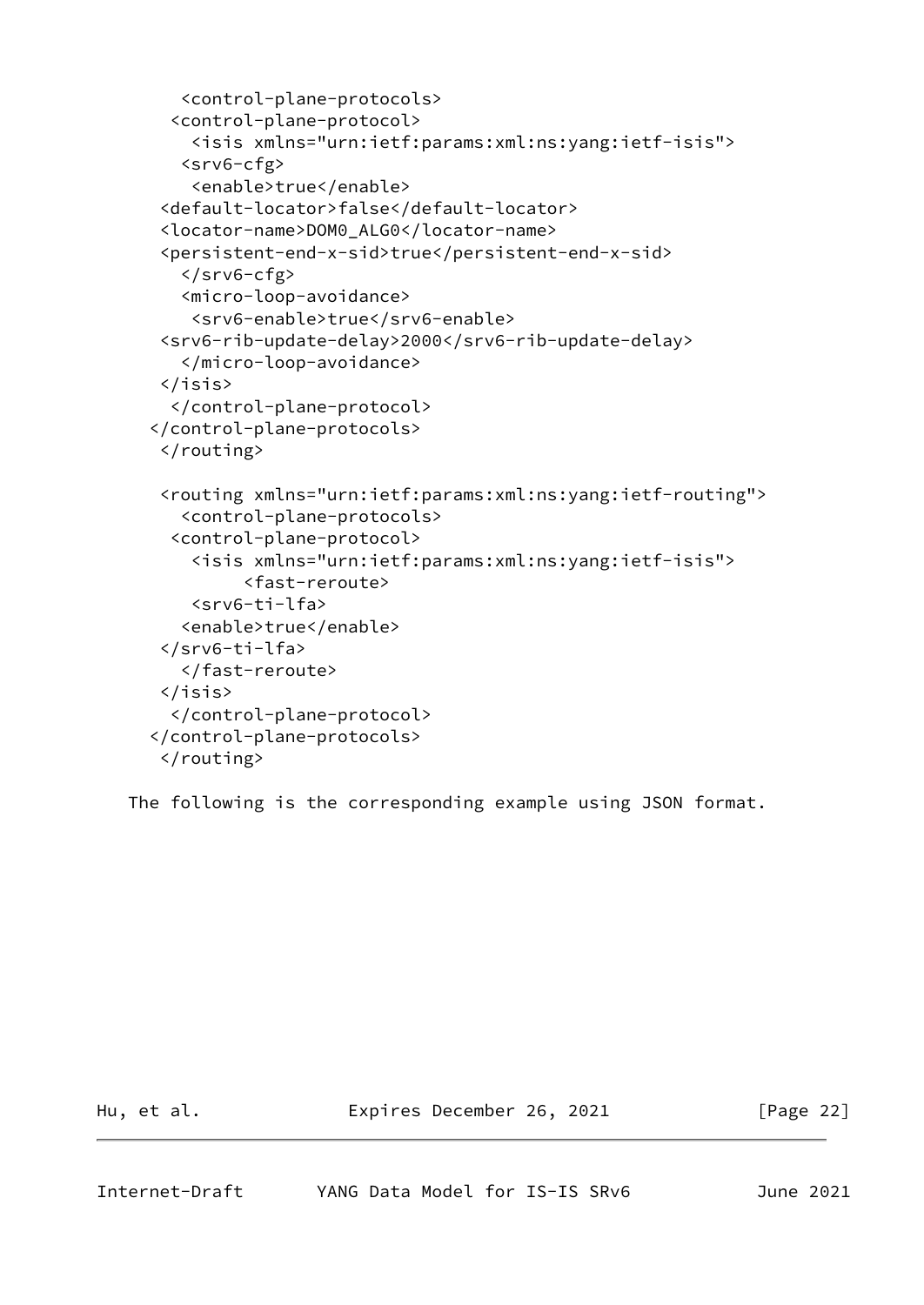```
 {
      "control-plane-protocols": {
          "control-plane-protocol": {
             "isis": {
                "srv6-cfg": {
                   "enable": "true",
                   "default-locator": "false",
                   "locator-name": "DOM0_ALG0",
                   "persistent-end-x-sid": "true"
               },
                "micro-loop-avoidance": {
                   "srv6-enable": "true",
                   "srv6-rib-update-delay": "2000"
 }
            }
         }
      }
   }
   {
       "control-plane-protocols": {
          "control-plane-protocol": {
            "isis": {
                "fast-reroute": {
                   "srv6-ti-lfa": {
                      "enable": "true"
 }
 }
 }
         }
      }
   }
Authors' Addresses
   Zhibo Hu
   Huawei
   Huawei Bld., No.156 Beiqing Rd.
   Beijing 100095
   China
   Email: huzhibo@huawei.com
```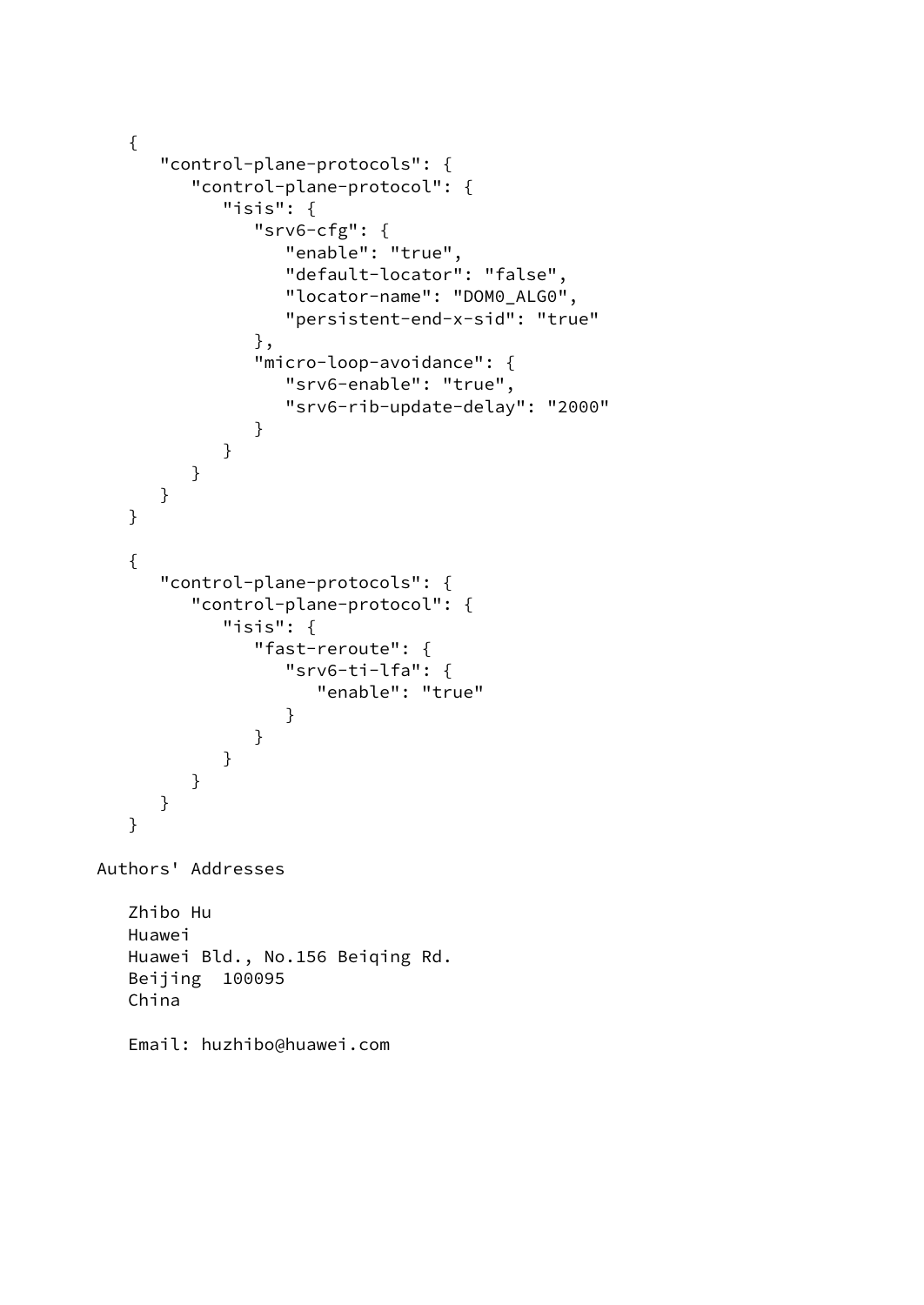Internet-Draft YANG Data Model for IS-IS SRv6 June 2021 Dan Ye Cisco 170 W. Tasman Dr. San Jose, California 95134 USA Email: daye@cisco.com Yingzhen Qu Futurewei 2330 Central Express Way Santa Clara 950950 USA Email: yingzhen.qu@futurewei.com Xuesong Geng Huawei Huawei Bld., No.156 Beiqing Rd. Beijing 100095 China Email: gengxuesong@huawei.com Qiufang Ma Huawei 101 Software Avenue, Yuhua District Nanjing, Jiangsu 210012 China Email: maqiufang1@huawei.com